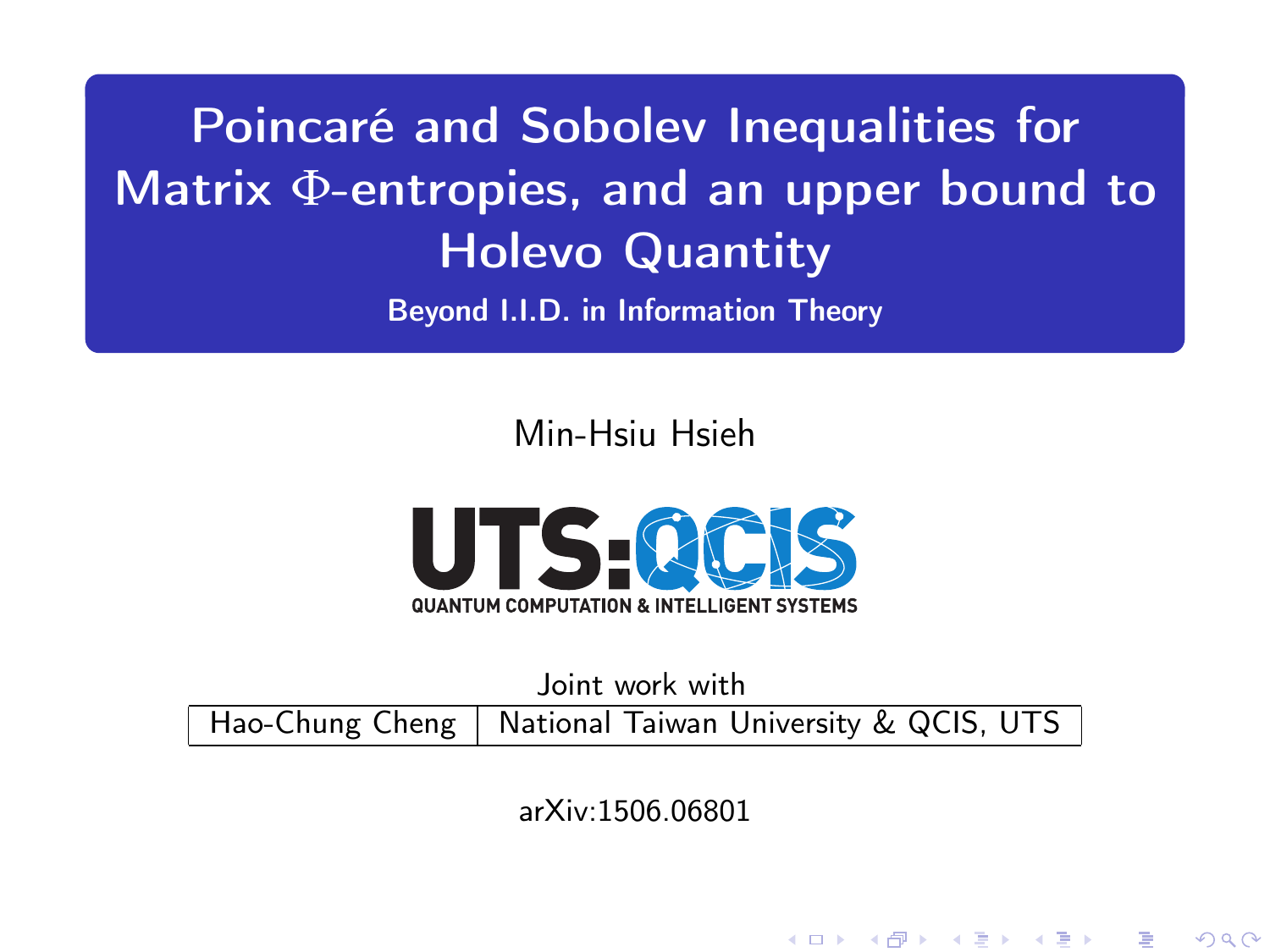- <sup>1</sup> Characterizations of Matrix Φ-entropies
- <sup>2</sup> Functional Inequalities of Matrix Φ-entropies
- **3** Relationship with Holevo Quantity

 $\leftarrow$ 

石  $\sim$ ×.  $\equiv$ 

つへへ

≣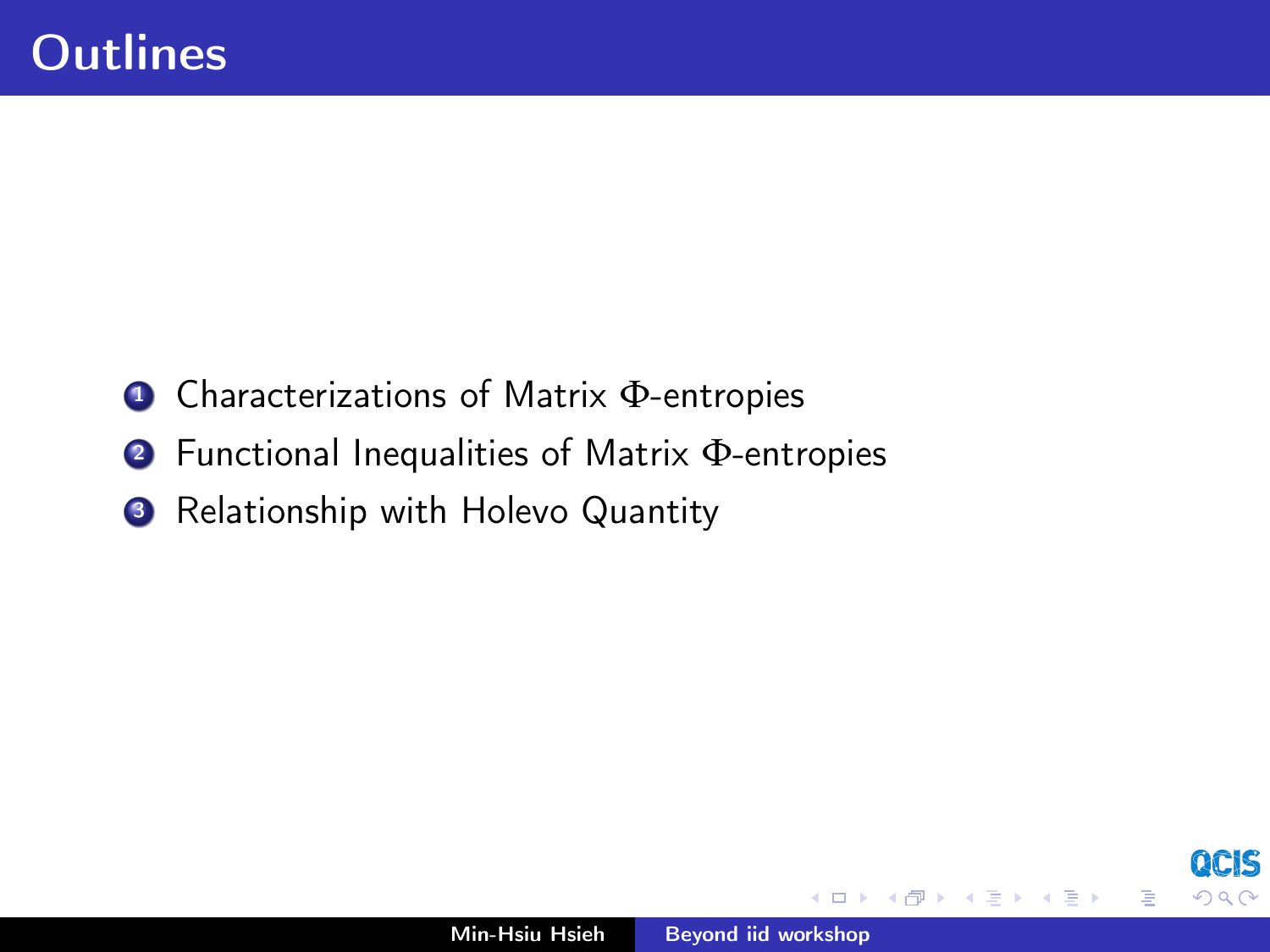## Classical Φ-entropies

### Classical Φ-Function Set C

The class C contains each function  $\Phi : [0, \infty) \to \mathbb{R}$  that is either affine or

- $\bullet$  continuous and convex on  $[0, \infty)$ ;
- $\bullet$  twice differentiable on  $(0, \infty)$ :
- $\Phi'' > 0$  and  $1/\Phi''$  is concave.

[1] Latała and Oleszkiewicz (2000), Geometric Aspects of Functional Analysis.

### Definition (Classical Φ-entropies)

The classical  $\Phi$ -entropy  $H_{\Phi}(Z)$  for  $\Phi \in \mathcal{C}$  and non-negative random variable  $Z$  is defined as:

 $H_{\Phi}(Z) = \mathbb{E}\Phi(Z) - \Phi(\mathbb{E}Z)$ 

so that  $\mathbb{E}|Z| < \infty$  and  $\mathbb{E}|\Phi(Z)| < \infty$ .

### Example

Variance:  $\Phi(x) = x^2$ . Entropy:  $\Phi(x) = x \log x$ . f-divergence:  $D_{\Phi}(v||\mu) = H_{\Phi}(\frac{dv}{d\mu}) - \Phi(1)$ .

### **Subadditivity**

When  $Z = f(X_1, \dots, X_n)$ ,  $X_1, \dots, X_n$  are independent r.v.s, we say  $H_{\Phi}(Z)$  is subadditive<sup>[2]</sup> if

$$
H_{\Phi}(Z) \leq \sum_{i=1}^n \mathbb{E} H_{\Phi}^{(i)}(Z),
$$

where  $H^{(i)}_{\Phi}(Z) = \mathbb{E}_{i} \Phi(Z) - \Phi(\mathbb{E}_{i} Z)$  is the conditional  $\Phi$ -entropy, and  $\mathbb{E}_i$  denotes conditional expectation conditioned on  $X_{-i} \triangleq (X_1 \cdots X_{i-1}, X_{i+1}, \cdots, X_n).$ 

[2] Gross(1975). American Journal of Mathematics.

### Applications

- $\star$  Poincaré:  $\text{Var}(f(X))$ ≤  $\mathbb{E} \left[ \left\| \nabla f(X) \right\|^2 \right].$
- $\star$  Log Sobolev:  $H_{\Phi}(f^2) \leq C \cdot \mathcal{E}(f)$ .
- $\star$  Bousquet<sup>[3]</sup>: Let  $Z = \sup_{f \in \mathcal{F}} \sum_{i=1}^{n} f(X_i)$

$$
\Pr\{Z \geq \mathbb{E}Z + t\} \leq e^{-\nu h(t/\nu)}.
$$

イロメ イ母メ イヨメ イヨメー

へのへ

[3] Bousquet(2002), Comptes Rendus Mathematique.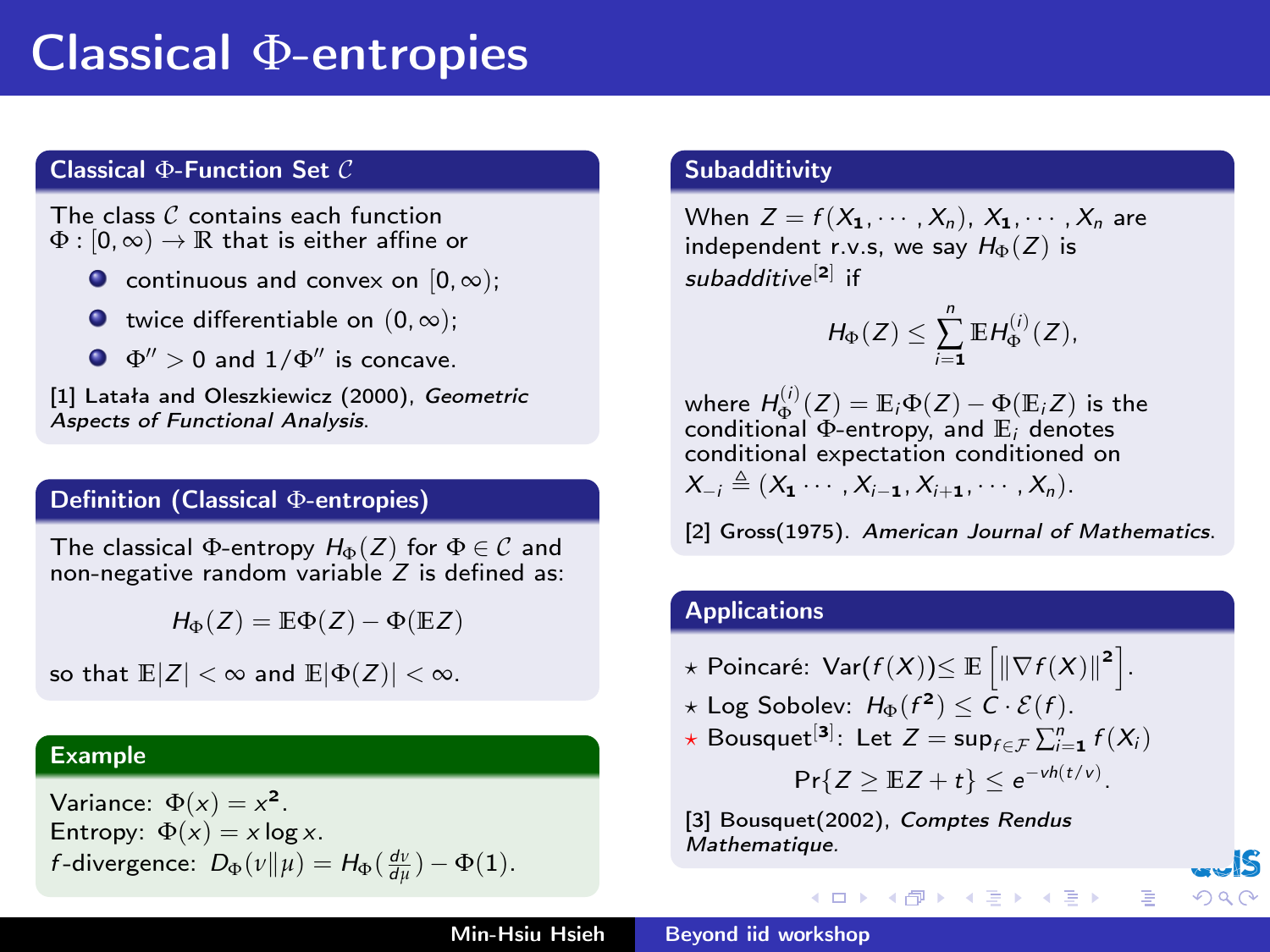## Characterizations of Classical Φ-entropies

### Theorem

The following statements are equivalent $[1]$ .

- (a)  $\Phi \in \mathcal{C}$ :  $\Phi$  is affine or  $\Phi'' > 0$  and  $1/\Phi''$  is concave:
- (b) Brègman divergence  $(u, v) \mapsto \Phi(u + v) \Phi(u) \Phi'(u)v$  is convex;
- (c)  $(u, v) \mapsto (\Phi'(u + v) \Phi'(u))v$  is convex;
- (d)  $(u, v) \mapsto \Phi''(u)v^2$  is convex;
- (e)  $\Phi$  is affine or  $\Phi'' > 0$  and  $\Phi'''' \Phi'' \geq 2 \Phi'''^2$ ;
- (f)  $(u, v) \mapsto t\Phi(u) + (1 t)\Phi(v) \Phi(tu + (1 t)v)$  is convex for any  $0 \le t \le 1$ ;
- (g)  $\mathbb{E}_1 H_{\Phi}(Z|X_1) > H_{\Phi}(\mathbb{E}_1 Z)$ ;
- (h)  ${H_{\Phi}(Z)}_{\Phi \in \mathcal{C}}$  forms a convex set;
- (i)  $H_{\Phi}(Z) = \sup_{T>0} (\mathbb{E} [(\Phi'(T) \Phi'(E T))(Z T)] + H_{\Phi}(T));$
- (j) subadditivity:  $H_{\Phi}(Z) \leq \sum_{i=1}^{n} \mathbb{E} H_{\Phi}^{(i)}(Z)$ .

[1] Chafaï(2006). ESAIM: Probability and Statistics. [2] Boucheron, Lugosi, and Massart, Concentration Inequalities: A Nonasymptotic Theory of Independence. Oxford University Press, 2013.

#### Usefulness

- $\star$  (b)-(d) lead to entropic inequalities for M/M/ $\infty$  queueing process $^{[1]}$ .
- $\star$  (g)&(i) lead to subadditivity (i).
- $\star$  (j) leads to powerful concentration inequalities (Entropy Method).

**K ロ ト K 母 ト K** 

へのへ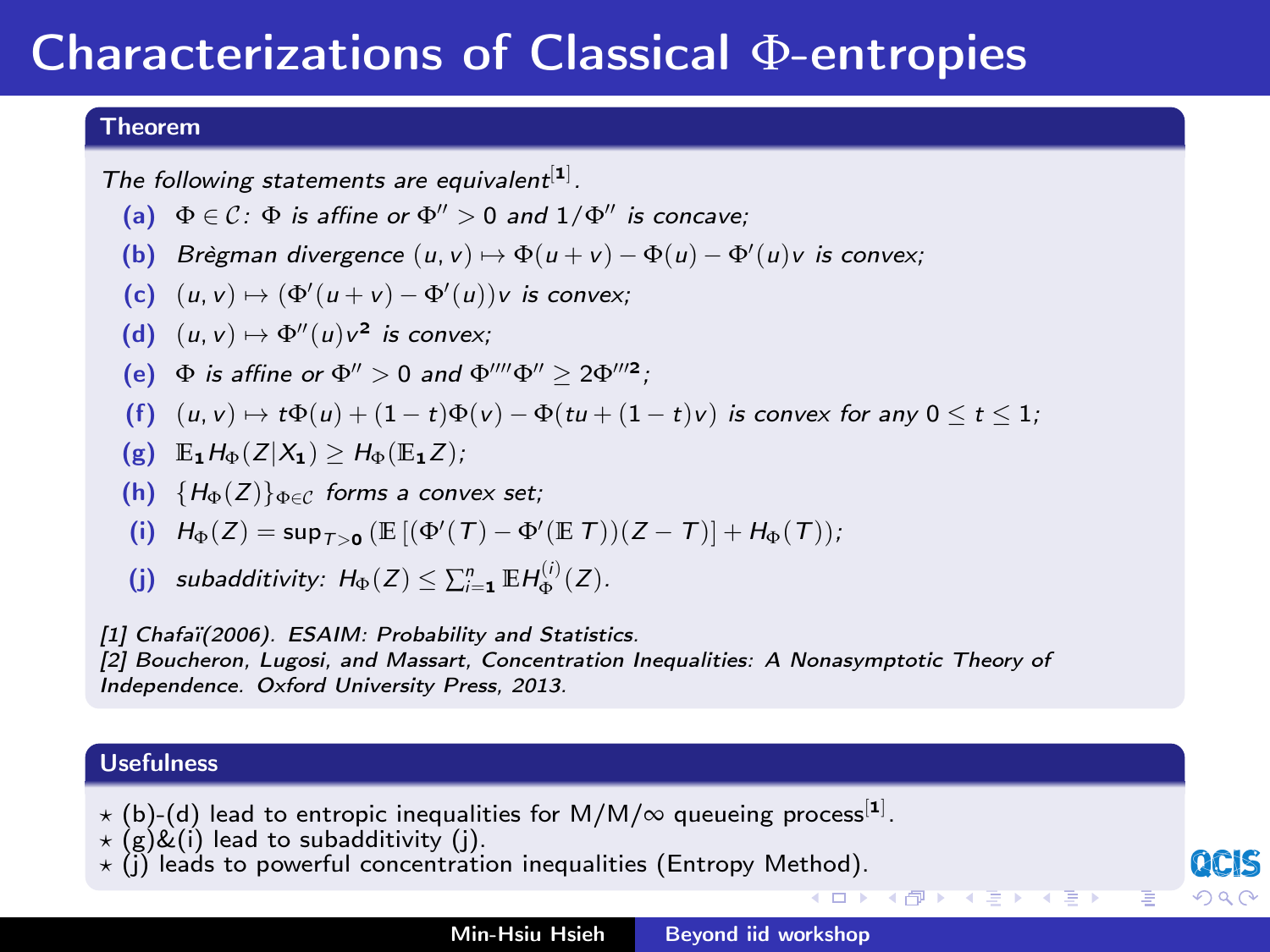## Matrix Φ-entropies

### Classical Φ-Function Set C

The class C contains each function  $\Phi : [0, \infty) \to \mathbb{R}$  that is either affine or

- $\bullet$  continuous and convex on  $[0, \infty)$ :
- $\bullet$  twice differentiable on  $(0, \infty)$ ;
- $\Phi$ <sup>n</sup>  $> 0$  and  $1/\Phi$ <sup>n</sup> is concave

[1] Latała and Oleszkiewicz (2000), Geometric Aspects of Functional Analysis.

#### Matrix Φ-Function Set M

The class  $\Phi_d$ ,  $d \in \mathbb{N}$ , contains each function  $\Phi : [0, \infty) \to \mathbb{R}$  that is either affine or continuous, convex, twice continuously differentiable and

Define  $\Psi(t) = \Phi'(t)$  for  $t > 0$ . The Fréchet derivative DΨ of the standard matrix function  $\Psi : \mathbb{M}_d^{++} \to \mathbb{M}_d^{\mathsf{sa}}$  is an invertible linear map on  $\mathbb{M}_d^{++}$ , and the map  $A \mapsto (D\Psi[A])^{-1}$  is concave.

Define  $\mathcal{M} \equiv \bigcap_{d=1}^{\infty} \Phi_d$ .

[2] Chen & Tropp (2014), Electron. J. Probab..

÷

へのへ

### Standard Matrix Function

Let  $f: I \to \mathbb{R}$  be a real-valued function on an interval *I* of the real line. Suppose that  $\mathbf{A} = \int_{\lambda \in \sigma(\mathbf{A})} \lambda \, d\mathbf{E} \in \mathbb{M}^{\mathbf{sa}}(I)$ . Then  $f(\mathbf{A}) \triangleq \int_{\lambda \in \sigma(\mathbf{X})} f(\lambda) \, d\mathbf{E}(\lambda)$ .

#### Fréchet derivative

Let  $U, W$  be real Banach spaces. The Fréchet derivative of a function  $\mathcal{L}: U \to W$  at a point  $X \in U$ , if it exists, is a unique linear mapping  $D\mathcal{L}[X]: \mathcal{U} \to \mathcal{W}$  such that

$$
\frac{\|\mathcal{L}(\mathbf{X} + \mathbf{E}) - \mathcal{L}(\mathbf{X}) - \mathsf{D}\mathcal{L}[\mathbf{X}](\mathbf{E})\|_{\mathcal{W}}}{\|\mathbf{E}\|_{\mathcal{U}}} \to 0 \quad \text{as } \mathbf{E} \in \mathcal{U} \text{ and } \|\mathbf{E}\|_{\mathcal{U}} \to 0,
$$

Min-Hsiu Hsieh [Beyond iid workshop](#page-0-0)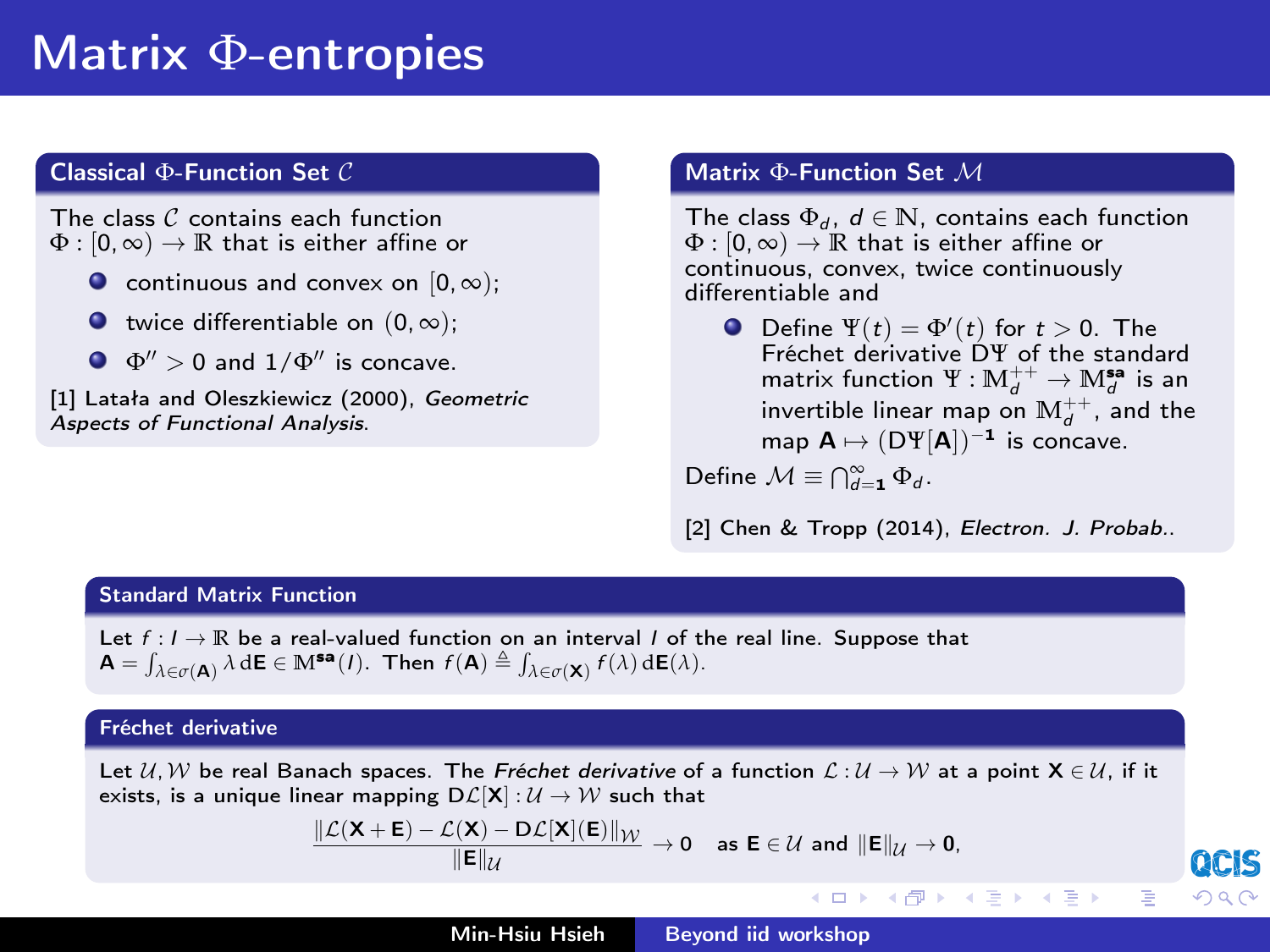### Definition (Classical Φ-entropies)

The classical Φ-entropy  $H_{\Phi}(Z)$  for  $\Phi \in \mathcal{C}$  and non-negative random variable  $Z$  is defined as:

 $H_{\Phi}(Z) = \mathbb{E}\Phi(Z) - \Phi(\mathbb{E}Z)$ 

so that  $\mathbb{E}|Z| < \infty$  and  $\mathbb{E}|\Phi(Z)| < \infty$ .

### Definition (Matrix Φ-entropies)

The matrix  $\Phi$ -entropy  $H_{\Phi}(\mathbf{Z})$  for  $\Phi \in \mathcal{M}$  and a random matrix  $\mathsf{Z}\in \mathbb{M}_d^+$  is defined as:

$$
\textit{H}_{\Phi}(\textbf{Z}) = \overline{\text{tr}}\left[\mathbb{E} \Phi(\textbf{Z}) - \Phi(\mathbb{E} \textbf{Z})\right]
$$

where  $\overline{tr}$  is the normalized trace function and  $\mathbb{E}\|\mathbf{Z}\| < \infty$  and  $\mathbb{E}\|\Phi(\mathbf{Z})\| < \infty$ .

メロト メタト メミト メミト

へのへ

### Random Matrix

Denote a probability space by a triple  $(\Omega, \mathcal{F}, \mu)$ , where  $\Omega$  is the sample space,  $\mathcal{F}$  is a  $\sigma$ -algebra of subsets of  $\Omega$ , and  $\mu$  is a probability measure on  $(\Omega,\mathcal{F}).$  Then a random matrix  $\mathsf{X}_d$  is a measurable map from  $(\Omega, \mathcal{F})$  to  $\mathbb{M}_d(\mathbb{C})$ .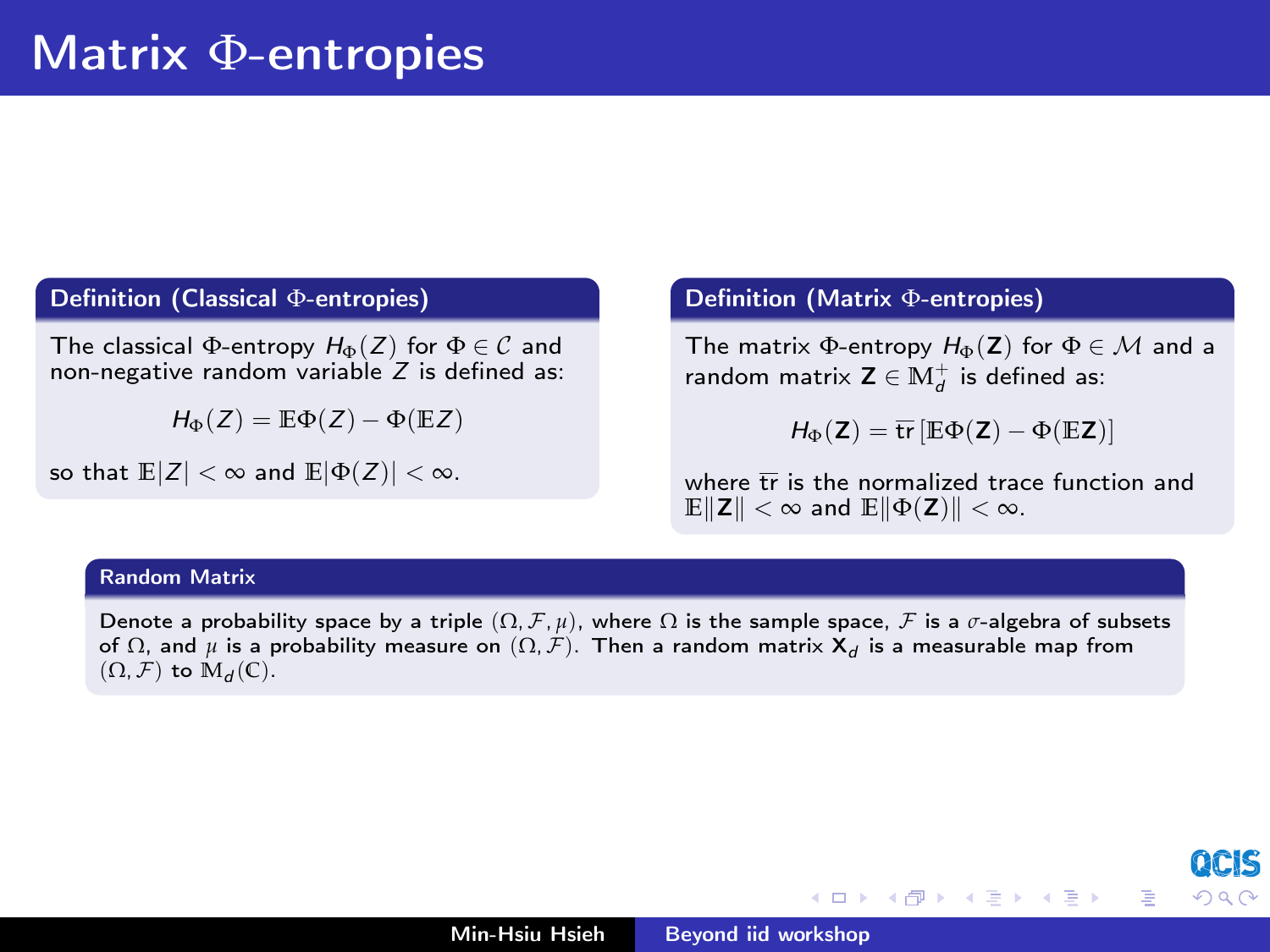### Theorem

The following statements are equivalent.

- (a)  $\Phi \in \mathcal{M}$ :  $\Phi$  is affine or D\{peq is invertible and  $A \mapsto (D\Psi[A])^{-1}$  is operator concave;
- (b) Matrix Brègman divergence:  $(A, B) \mapsto \text{tr}[\Phi(A + B) \Phi(A) D\Phi[A](B)]$  is convex;
- (c)  $(A, B) \mapsto \text{tr}[D\Phi[A + B](B) D\Phi[A](B)]$  is convex;
- (d)  $(A, B) \mapsto \text{tr}[D^2\Phi[A](B, B)]$  is convex;
- (e)  $\Phi$  is affine or  $\Phi'' > 0$  and

$$
\begin{aligned} & \left. \text{tr}\left[h\cdot(D\Psi[A])^{-1}\circ D^3\Psi[A]\left(k,k,(D\Psi[A])^{-1}\left(h\right)\right)\right] \right. \\ & \left. \geq 2\text{tr}\left[h\cdot(D\Psi[A])^{-1}\circ D^2\Psi[A]\left(k,(D\Psi[A])^{-1}\left(D^2\Psi[A]\left(k,(D\Psi[A])^{-1}\left(h\right)\right)\right)\right)\right], \end{aligned}
$$

for each 
$$
A \ge 0
$$
 and  $h, k \in \mathbb{M}_d^3$ ;  
\n(f)  $(A, B) \mapsto \text{tr}[\text{t}\Phi(A) + (1 - t)\Phi(B) - \Phi(tA + (1 - t)B)]$  is convex for any  $0 \le t \le 1$ ;  
\n(g)  $E_1 H_0(Z|X_1) \ge H_0(E_1Z)$ ;  
\n(h)  $\{H_0(Z)\}_{0 \in \mathcal{M}}$  forms a convex set of convex functions;  
\n(i)  $H_0(Z) = \sup_{T \ge 0} (\text{tr}E[(\Phi'(T) - \Phi'(ET))(Z - T)] + H_0(T));$   
\n(j)  $H_0(Z) \le \sum_{i=1}^n E H_0^{(i)}(Z)$ .

QCIS

 $290$ 

キロメ オ御き オミメ オミメ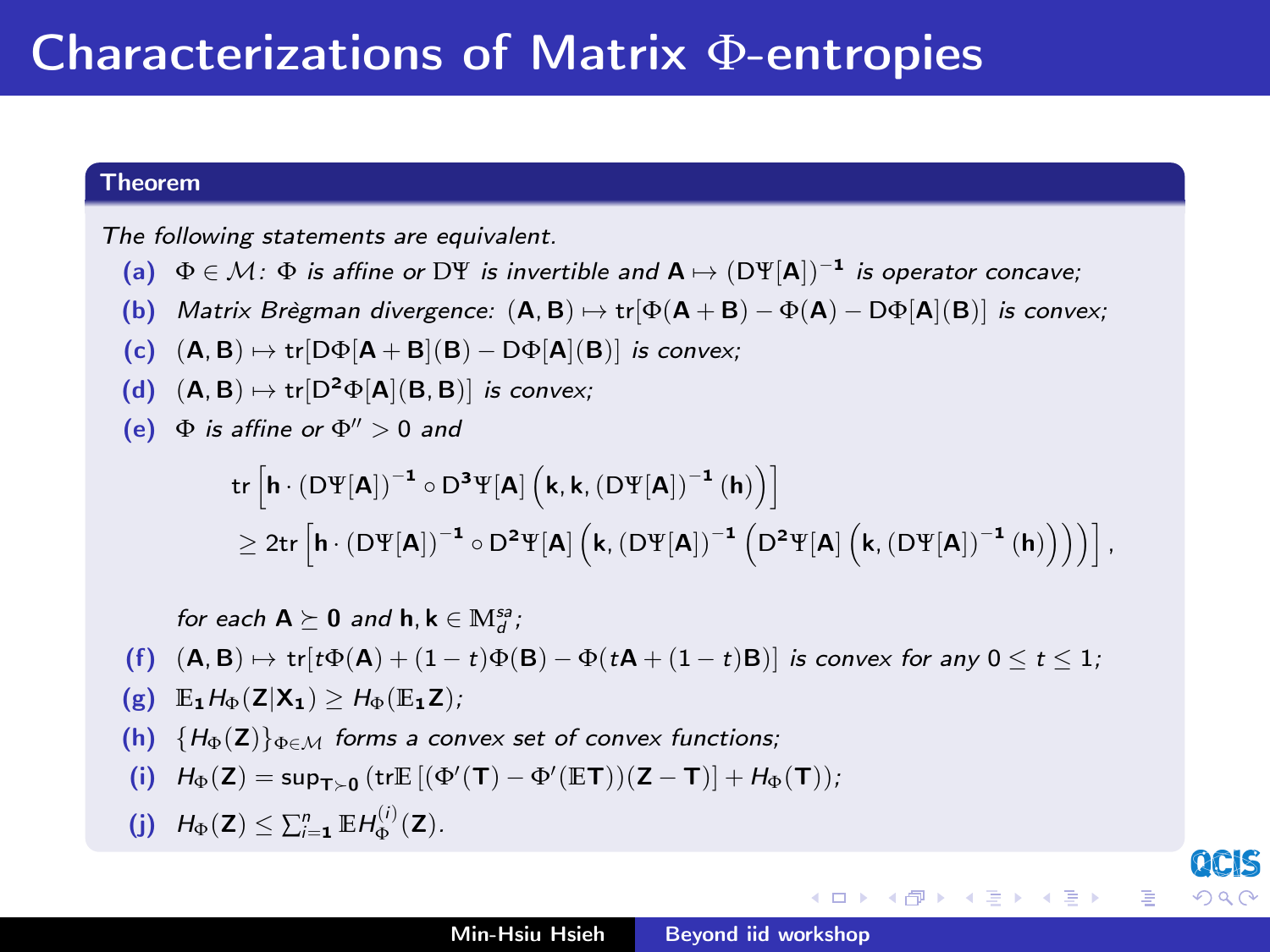## Characterizations of Matrix Φ-entropies

### Theorem

The following statements are equivalent.

- (b) Matrix Brègman divergence:  $(A, B) \mapsto [\Phi(A + B) \Phi(A) D\Phi[A](B)]$  is convex;
- (c)  $(A, B) \mapsto [D\Phi[A + B](B) D\Phi[A](B)]$  is convex;
- (d)  $(A, B) \mapsto [D^2\Phi[A](B, B)]$  is convex;

(f) 
$$
(A, B) \mapsto [t\Phi(A) + (1-t)\Phi(B) - \Phi(tA + (1-t)B)]
$$
 is convex for any  $0 \le t \le 1$ ;

$$
(g) \quad \mathbb{E}_{\mathbf{1}} H_{\Phi}(\mathbf{Z}|\mathbf{X}_{\mathbf{1}}) \geq H_{\Phi}(\mathbb{E}_{\mathbf{1}}\mathbf{Z});
$$

(h)  ${H_{\Phi}(Z)}_{\Phi \in \mathcal{M}}$  forms a convex set of convex functions;

$$
\text{(i)} \quad H_\Phi(\textbf{Z}) = \mathsf{sup}_{\textbf{T} \succ \textbf{0}} \left( \mathbb{E} \left[ (\Phi'(\textbf{T}) - \Phi'(\mathbb{E} \textbf{T}))(\textbf{Z} - \textbf{T}) \right] + H_\Phi(\textbf{T}) \right);
$$

(j)  $H_{\Phi}(\mathbf{Z}) \leq \sum_{i=1}^{n} \mathbb{E} H_{\Phi}^{(i)}(\mathbf{Z}).$ 

 $H_{\Phi}(\mathbf{Z}) = [\mathbb{E} \Phi(\mathbf{Z}) - \Phi(\mathbb{E} \mathbf{Z})]$ 

イロト イ御 ト イヨ ト イヨ トー

 $290$ 

目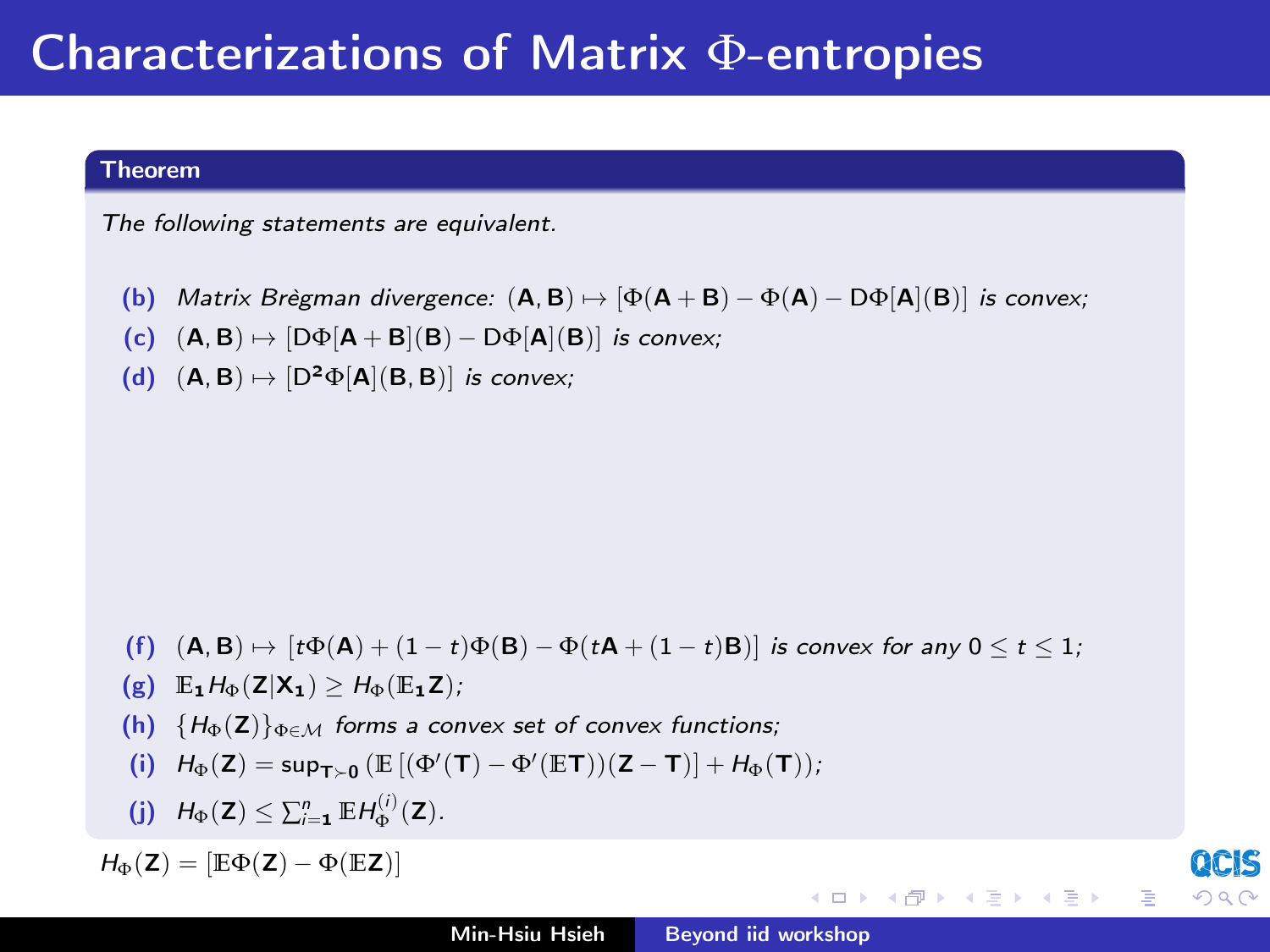

[1] Chen & Tropp (2014), Electron. J. Probab..

QCIS

 $290$ 

隱

キロメ オ御き オミメ オミメ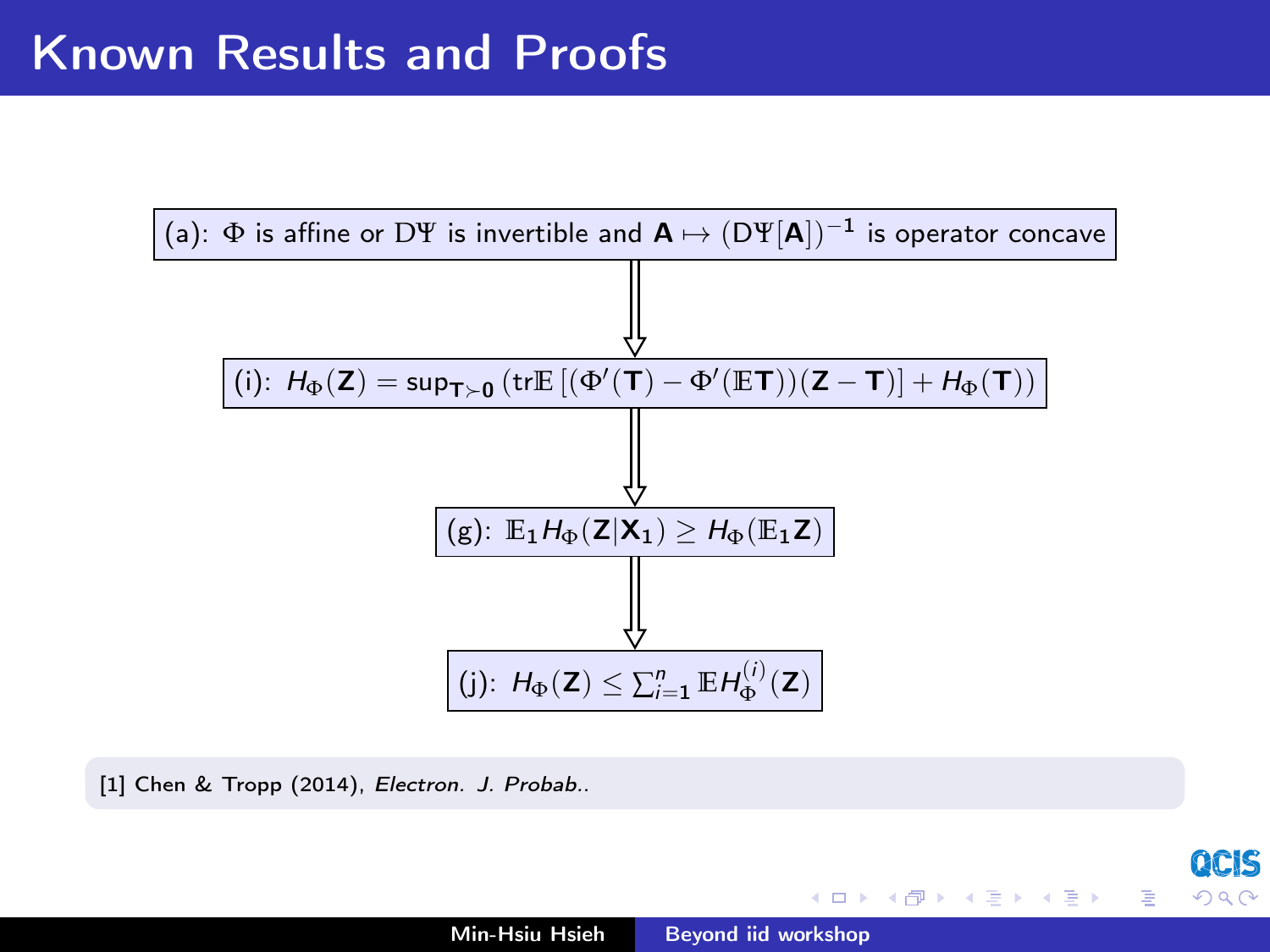

[2] Pitrik & Virosztek (2015), Letters in Mathematical Physics.

ocis

つくい

す ランド モンド

す 草 下

 $\blacksquare$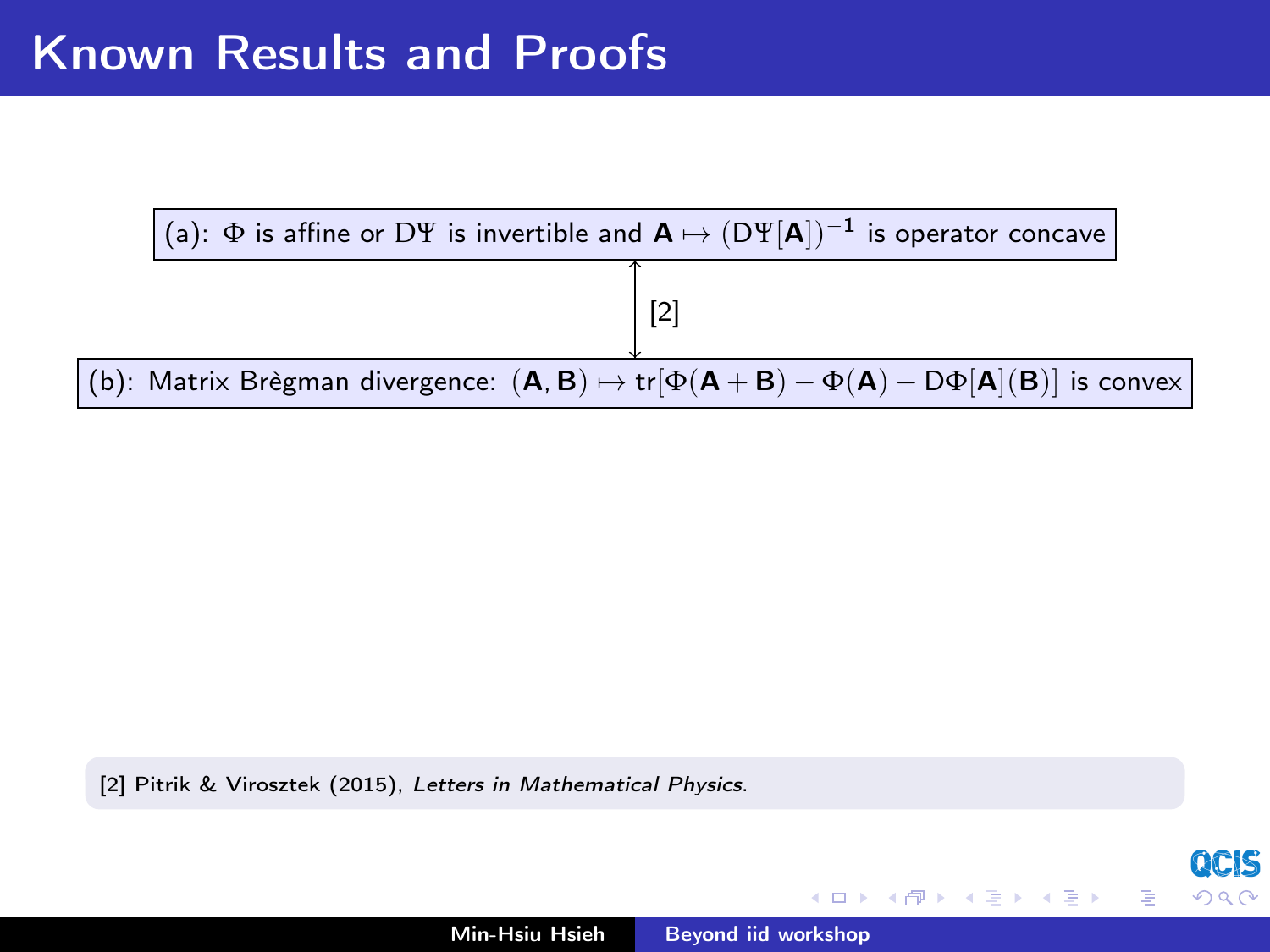

[3] Hansen & Zhang (2014), arXiv: 1402.2118.

OCIS

つくい

→ 御 ▶ → 唐 ▶ → 唐 ▶

 $-1 - 1$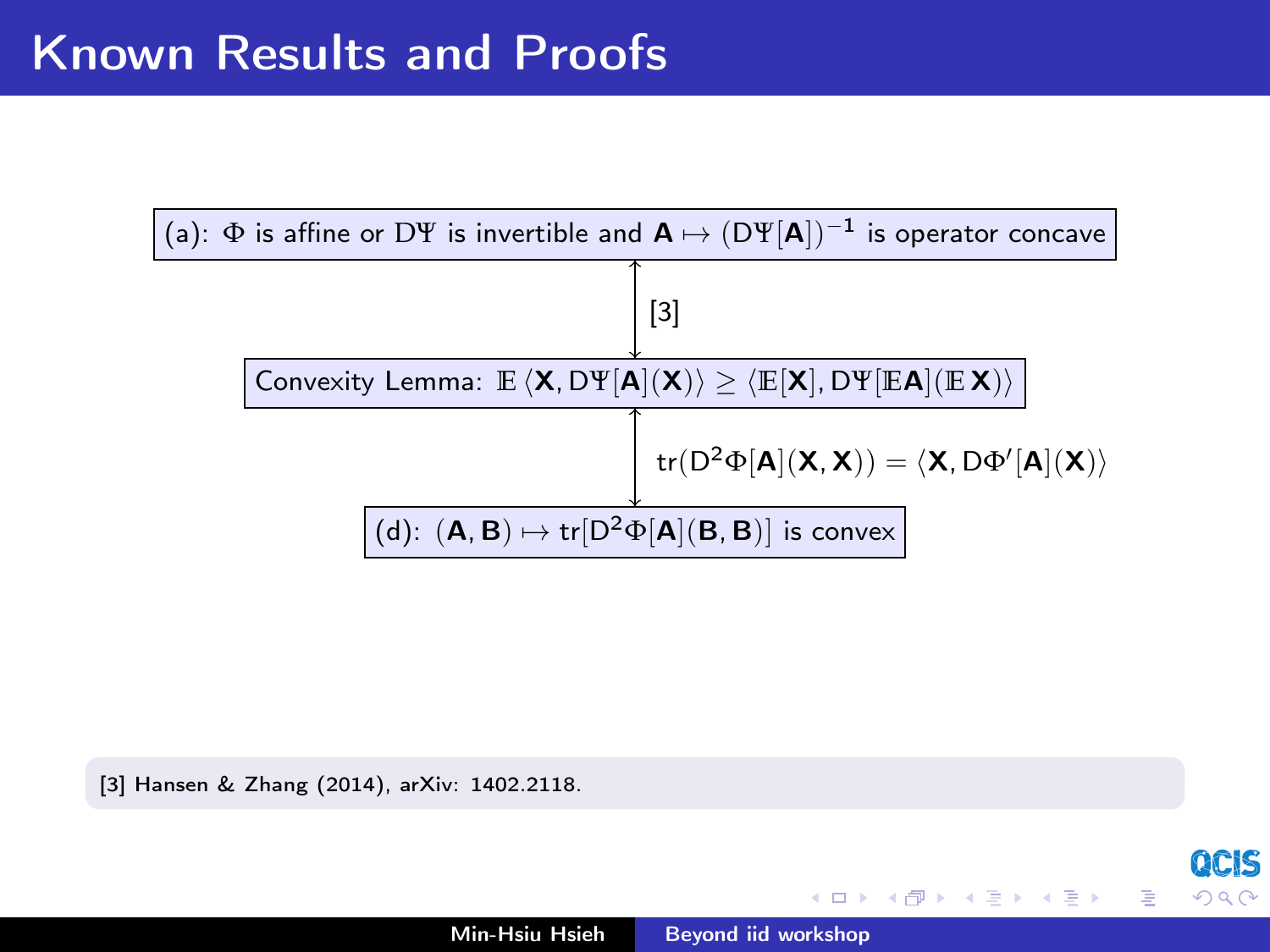# $(b) \Leftrightarrow (c) \Leftrightarrow (d)$

$$
A_{\Phi}(\mathbf{u}, \mathbf{v}) \triangleq \text{tr}[\Phi(\mathbf{u} + \mathbf{v}) - \Phi(\mathbf{u}) - D\Phi[\mathbf{u}](\mathbf{v})]
$$
  
\n
$$
B_{\Phi}(\mathbf{u}, \mathbf{v}) \triangleq \text{tr}[D\Phi[\mathbf{u} + \mathbf{v}](\mathbf{v}) - D\Phi[\mathbf{u}](\mathbf{v})]
$$
  
\n
$$
C_{\Phi}(\mathbf{u}, \mathbf{v}) \triangleq \text{tr}[D^2\Phi[\mathbf{u}](\mathbf{v}, \mathbf{v})].
$$

QCIS  $299$ 

重

メロト メタト メミト メミトー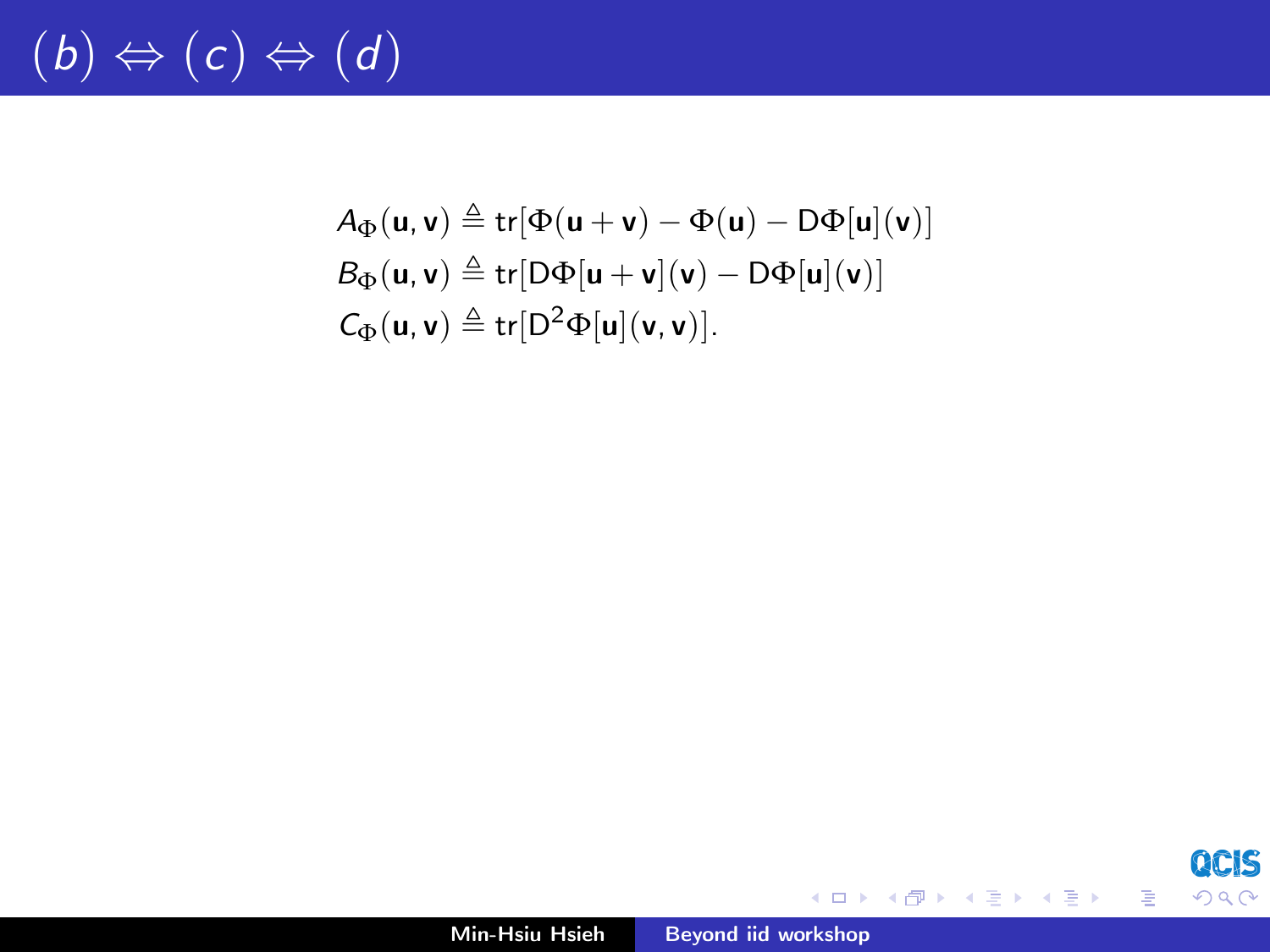# $(b) \Leftrightarrow (c) \Leftrightarrow (d)$

$$
A_{\Phi}(\mathbf{u}, \mathbf{v}) \triangleq \text{tr}[\Phi(\mathbf{u} + \mathbf{v}) - \Phi(\mathbf{u}) - D\Phi[\mathbf{u}](\mathbf{v})]
$$
  
\n
$$
B_{\Phi}(\mathbf{u}, \mathbf{v}) \triangleq \text{tr}[D\Phi[\mathbf{u} + \mathbf{v}](\mathbf{v}) - D\Phi[\mathbf{u}](\mathbf{v})]
$$
  
\n
$$
C_{\Phi}(\mathbf{u}, \mathbf{v}) \triangleq \text{tr}[D^2\Phi[\mathbf{u}](\mathbf{v}, \mathbf{v})].
$$



QCIS

 $290$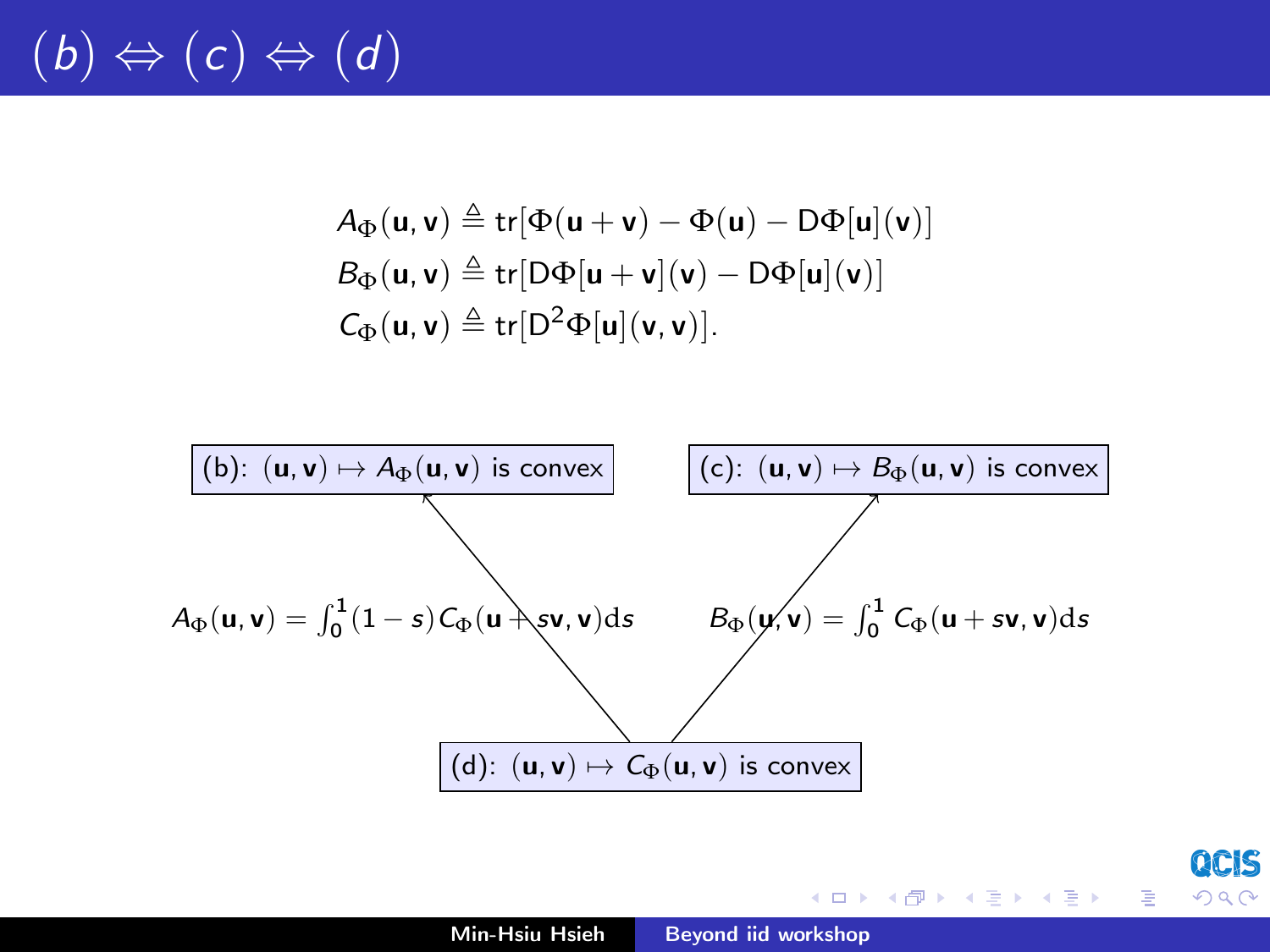# $(b) \Leftrightarrow (c) \Leftrightarrow (d)$

$$
A_{\Phi}(\mathbf{u}, \mathbf{v}) \triangleq \text{tr}[\Phi(\mathbf{u} + \mathbf{v}) - \Phi(\mathbf{u}) - D\Phi[\mathbf{u}](\mathbf{v})]
$$
  
\n
$$
B_{\Phi}(\mathbf{u}, \mathbf{v}) \triangleq \text{tr}[D\Phi[\mathbf{u} + \mathbf{v}](\mathbf{v}) - D\Phi[\mathbf{u}](\mathbf{v})]
$$
  
\n
$$
C_{\Phi}(\mathbf{u}, \mathbf{v}) \triangleq \text{tr}[D^2\Phi[\mathbf{u}](\mathbf{v}, \mathbf{v})].
$$



QCIS

 $290$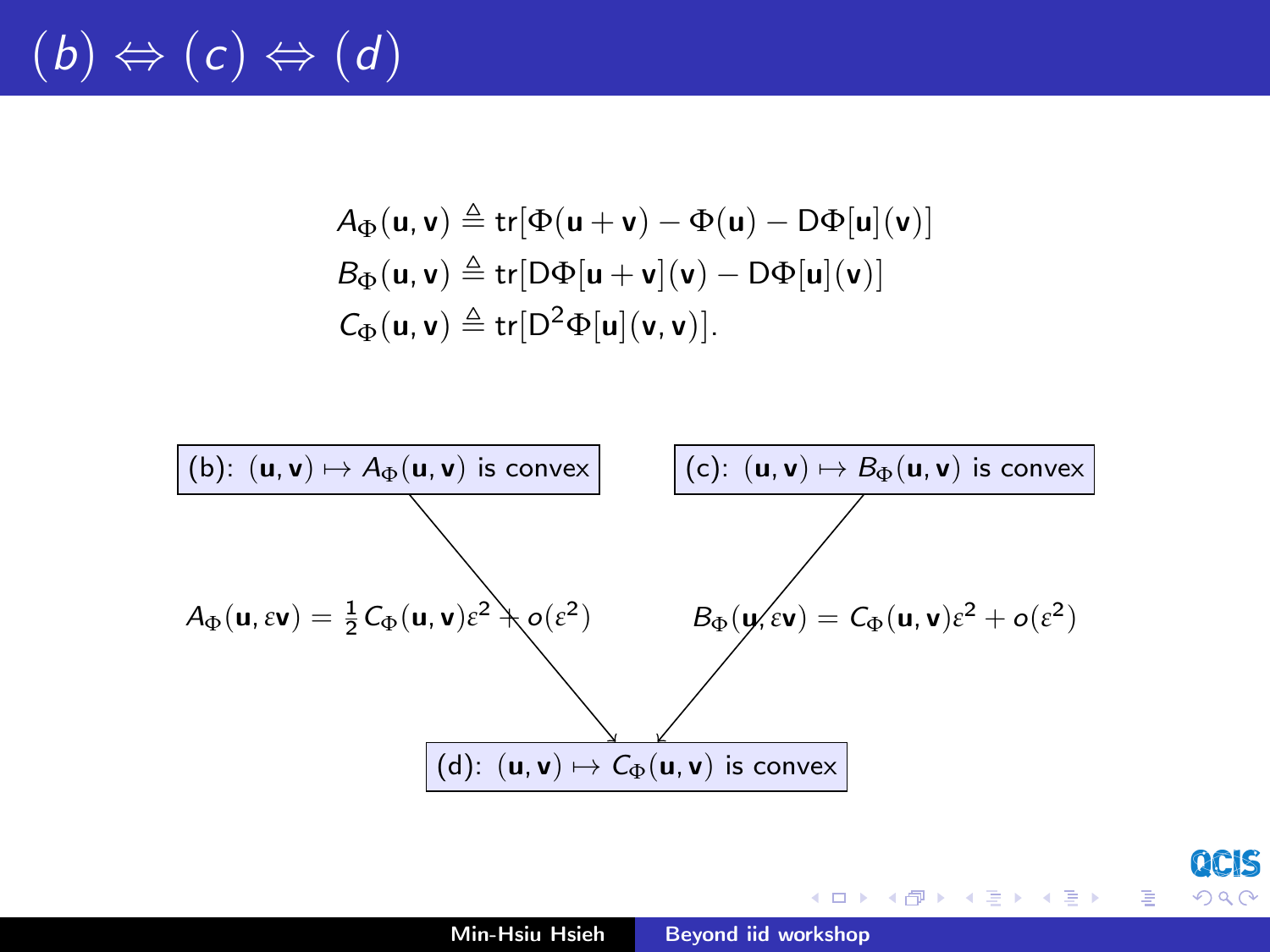We proved two families of Matrix Concentration Inequalities:

- **•** Poincaré Inequality:
- (Logarithmic) Sobolev Inequality:
	- Hypercontractive inequality
	- **o** Influence functions
	- $\bullet$  ....

K 御 ▶ | K 唐 ▶ | K 唐 ▶

 $\leftarrow$ 

 $\Omega$ 

≣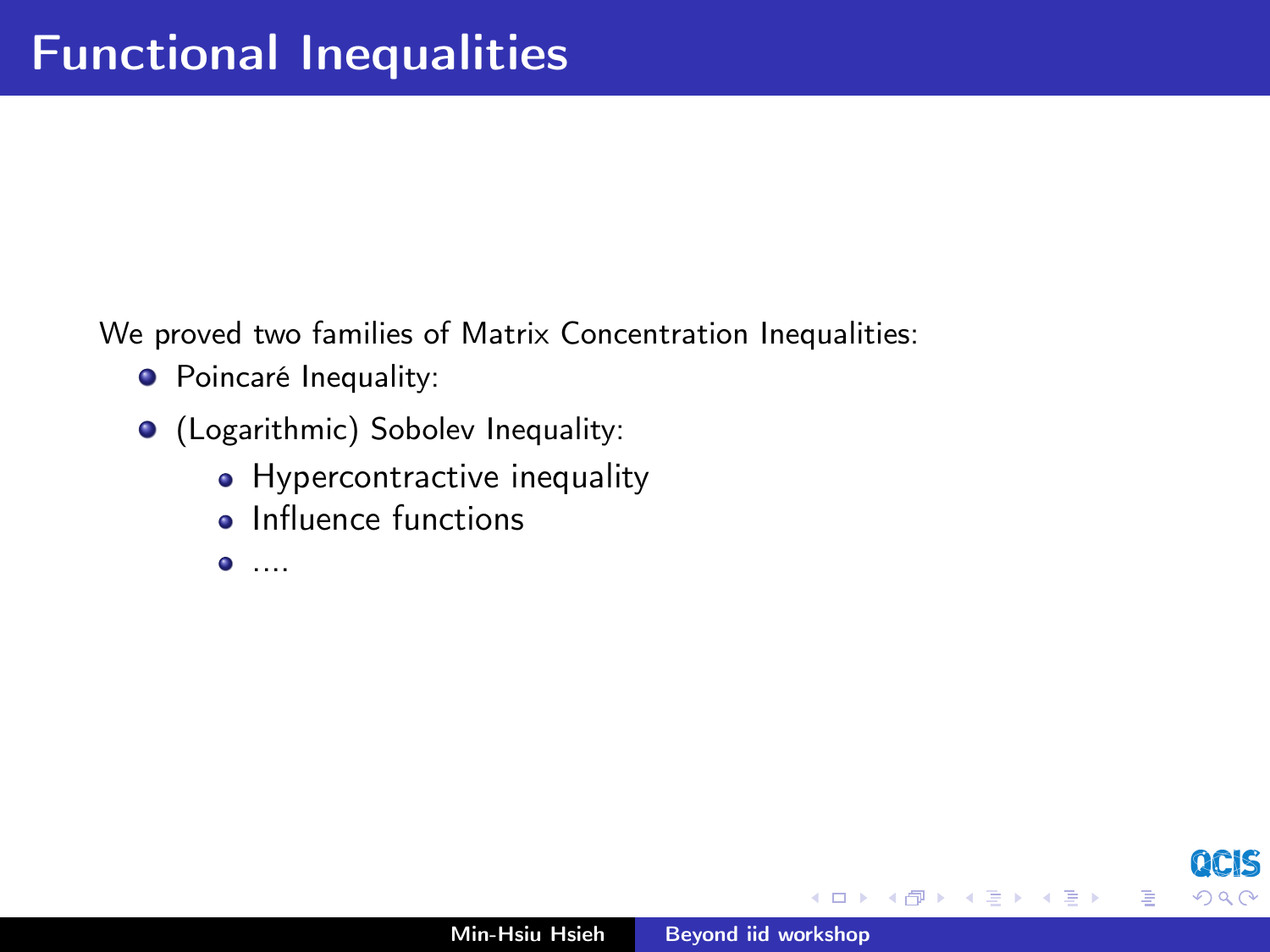### Theorem (Matrix Poincaré Inequality)

Let  $X = (X_1, \ldots, X_n) \in (\mathbb{M}_{d_1}^{sa})^n$  be an n-tuple independent random matrix taking values in the interval  $[0,1]$  and let  $\mathcal{L} : (\mathbb{M}^{sa}_{d_1}([0,1]))^n \to \mathbb{M}^{sa}_{d_2}$  be a separately convex function<sup>a</sup> with finite partial Fréchet derivatives. Then  $\mathcal{L}(\mathsf{X})$  satisfies

$$
\text{Var}\left(\mathcal{L}(\mathbf{X})\right) \leq \sum_{i=1}^{n} \mathbb{E}\Big[\left\|D_{\mathbf{X}_i}\mathcal{L}[\mathbf{X}]\right\|_2^2\Big]
$$

where  $\left\| \mathsf{D}_{\mathsf{X}_i}\mathcal{L}[\mathsf{X}] \right\|_2$  is the norm of the Fréchet derivative:

$$
\|\mathsf{D}\mathcal{L}[\mathbf{X}]\|_2 = \sup_{\mathsf{E}\neq 0} \frac{\|\mathsf{D}\mathcal{L}[[X](\mathsf{E})\|_2}{\|\mathsf{E}\|_2}
$$

 $a<sup>3</sup>$ The separate convexity means that: for  $0 \le t \le 1$ .

$$
t\mathcal{L}(\mathbf{Y}) + (1-t)\mathcal{L}(\widetilde{\mathbf{Y}}^{(i)}) \preceq \mathcal{L} \left(t\mathbf{Y} + (1-t)\widetilde{\mathbf{Y}}^{(i)}\right)
$$
  
where  $\mathbf{Y} = (\mathbf{Y}_1, ..., \mathbf{Y}_n) \in (\mathbb{M}_d^{s_2})^n$ , and  $\widetilde{\mathbf{Y}}^{(i)} = (\mathbf{Y}_1, ..., \mathbf{Y}_{i-1}, \mathbf{Y}'_i, \mathbf{Y}_{i+1}, ..., \mathbf{Y}_n) \in (\mathbb{M}_d^{s_2})^n$ .

4 m + 4 m + 4 m +

E K

へのへ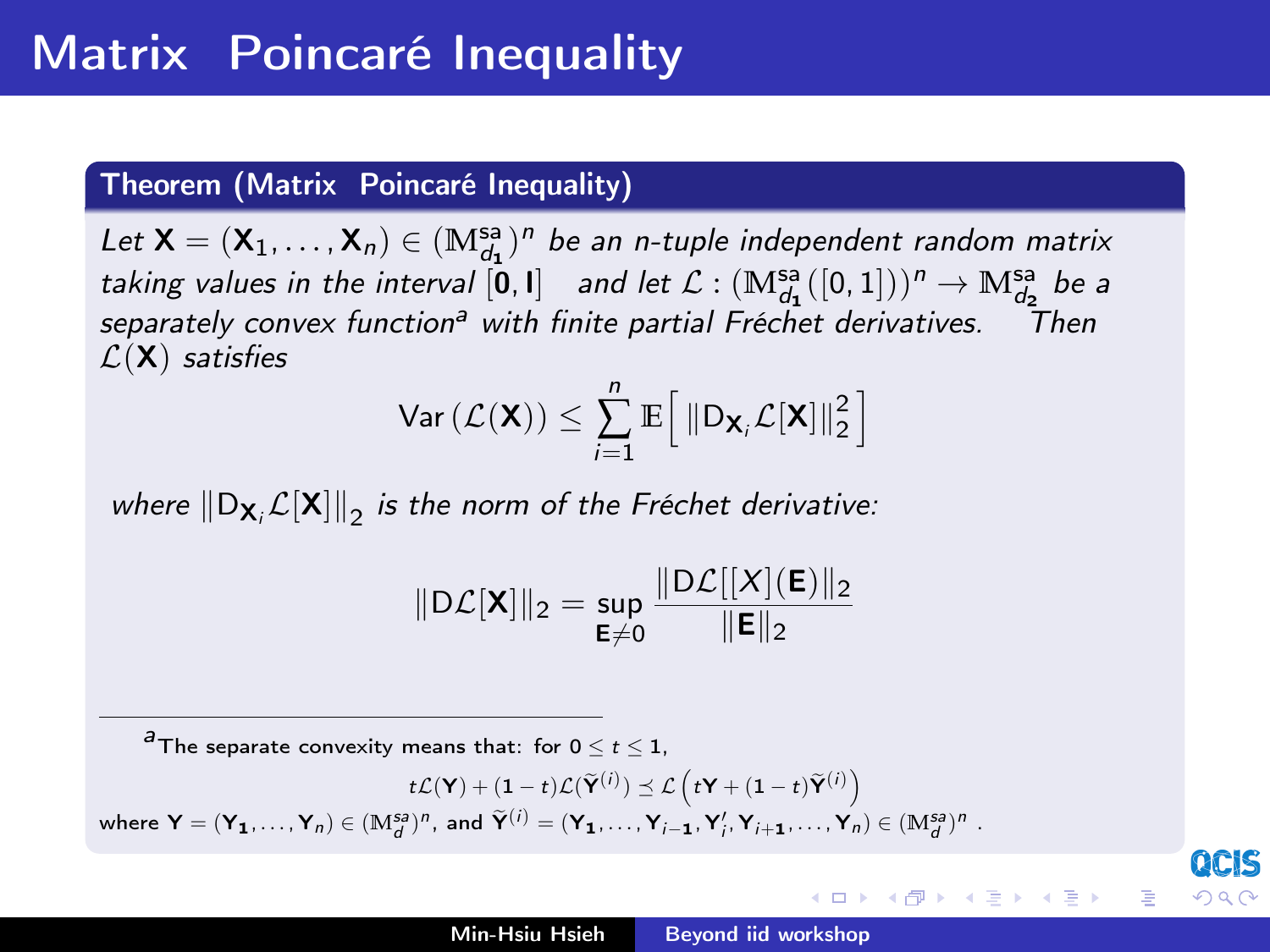## Theorem (Matrix Poincaré Inequality)

Let  $\textsf{X}=(\textsf{X}_1,\ldots,\textsf{X}_n)\in (\mathbb{M}^{\mathsf{sa}}_{d_1})^n$  be an n-tuple independent random matrix taking values in the interval  $[0,1]$  and let  $\mathcal{L} : (\mathbb{M}_{d_1}^{sa})^n \to \mathbb{M}_{d_2}^{sa}$  be a separately convex function with finite partial Fréchet derivatives. Then  $\mathcal{L}(\mathbf{X})$  satisfies

$$
\text{Var}\left(\mathcal{L}(\mathbf{X})\right) \leq \sum_{i=1}^{n} \mathbb{E}\Big[\left\|D_{\mathbf{X}_i}\mathcal{L}[\mathbf{X}]\right\|_2^2\Big]
$$

where  $\left\| \mathsf{D}_{\mathbf{X}_i}\mathcal{L}[\mathbf{X}]\right\|_2$  is the norm of the Fréchet derivative:

$$
\|\mathsf{D}\mathcal{L}[\mathbf{X}]\|_2 = \sup_{\mathsf{E}\neq 0} \frac{\|\mathsf{D}\mathcal{L}[[X](\mathsf{E})\|_2}{\|\mathsf{E}\|_2}
$$

K ロ ▶ K 御 ▶ K 君 ▶ K 君 ▶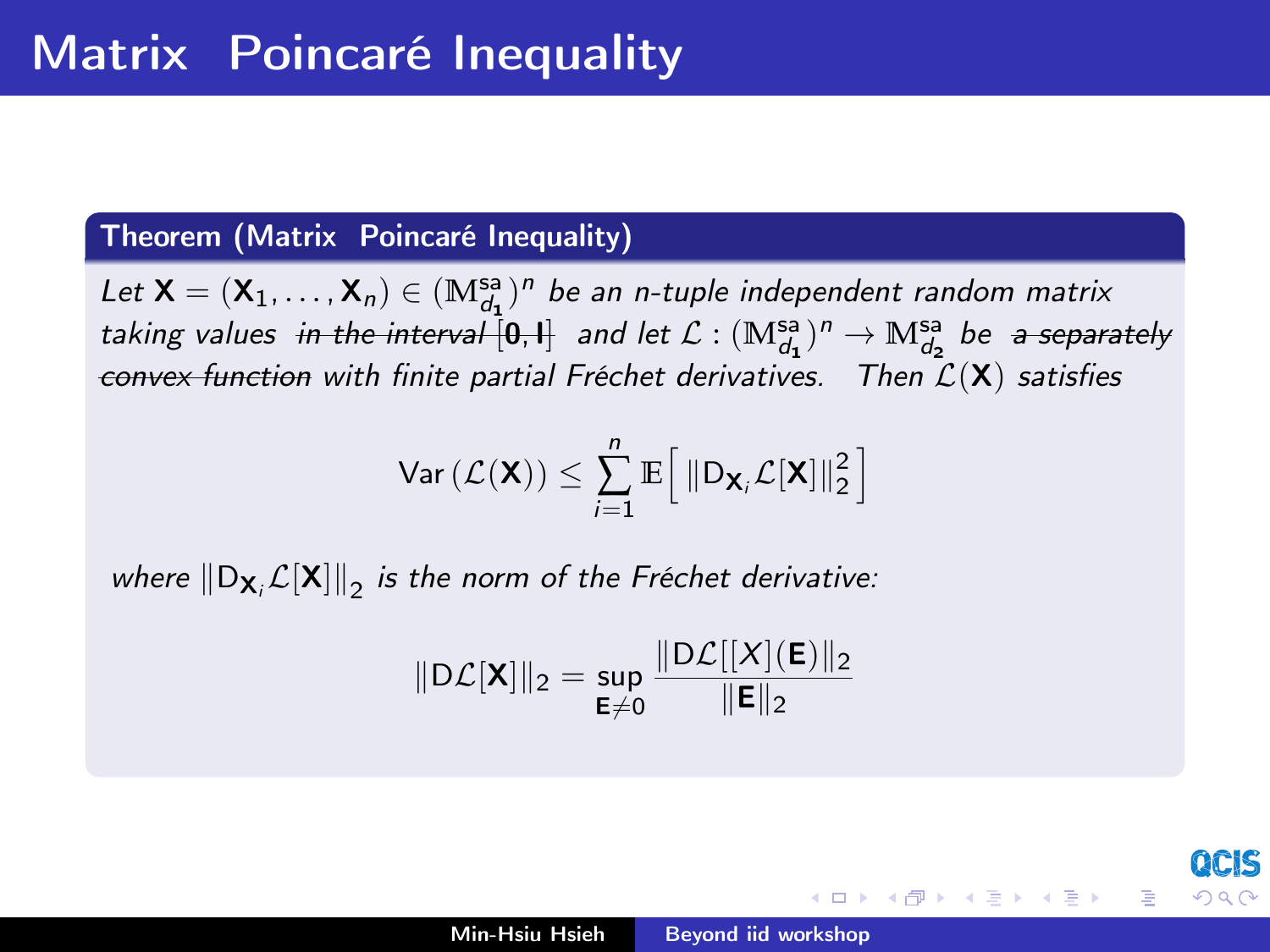## Theorem (Matrix Gaussian Poincaré Inequality)

Let  $\mathsf{X}=(\mathsf{X}_1,\ldots,\mathsf{X}_n)\in (\mathbb{M}^{\mathsf{sa}}_{d_1})^n$  be an n-tuple independent random matrix taking values from Gaussian Unitary Ensemble and let  $\mathcal{L} : (\mathbb{M}^{sa}_{d_1})^n \to \mathbb{M}^{sa}_{d_2}$  be any twice Fréchet differentiable function. Then  $\mathcal{L}(\mathsf{X})$  satisfies

$$
\text{Var}\left(\mathcal{L}(\mathbf{X})\right) \leq \sum_{i=1}^{n} \mathbb{E}\Big[\left\|D_{\mathbf{X}_i}\mathcal{L}[\mathbf{X}]\right\|_2^2\Big]
$$

 $\mathbf{A} \oplus \mathbf{B}$   $\mathbf{A} \oplus \mathbf{B}$ 

へのへ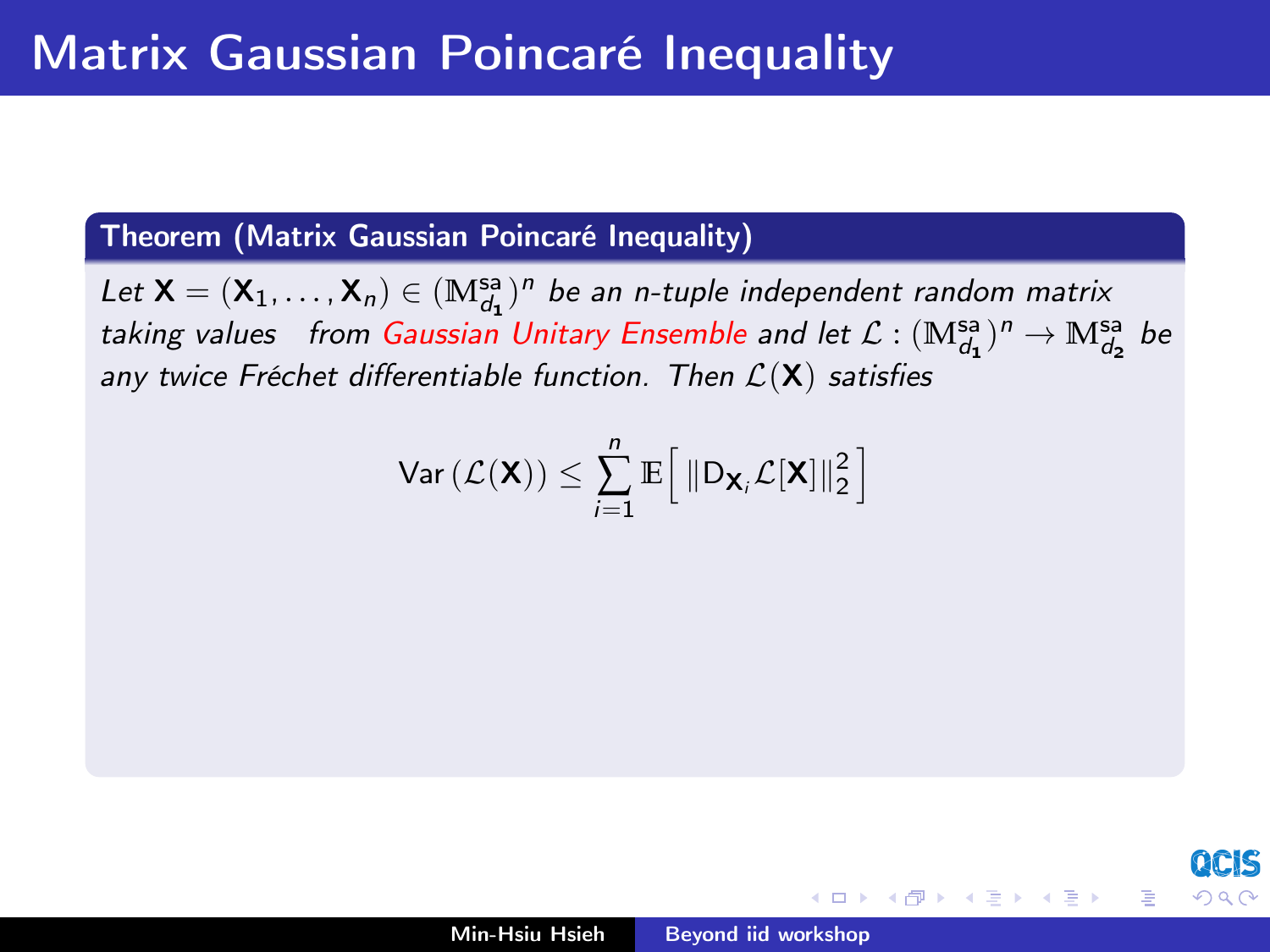Classical Poincaré Inequality:  $\text{Var}(f(X)) \leq \mathbb{E}\left[\left\|\nabla f(X)\right\|^2\right]$ 

Matrix Poincaré Inequality:  $\text{Var}(\mathcal{L}(\mathbf{X})) \leq \sum_{i=1}^{n} \mathbb{E} \Big[ \left\| \mathsf{D}_{\mathbf{X}_i} \mathcal{L}[\mathbf{X}] \right\|_2^2 \Big],$ 

メタメ メミメ メミメ

へのへ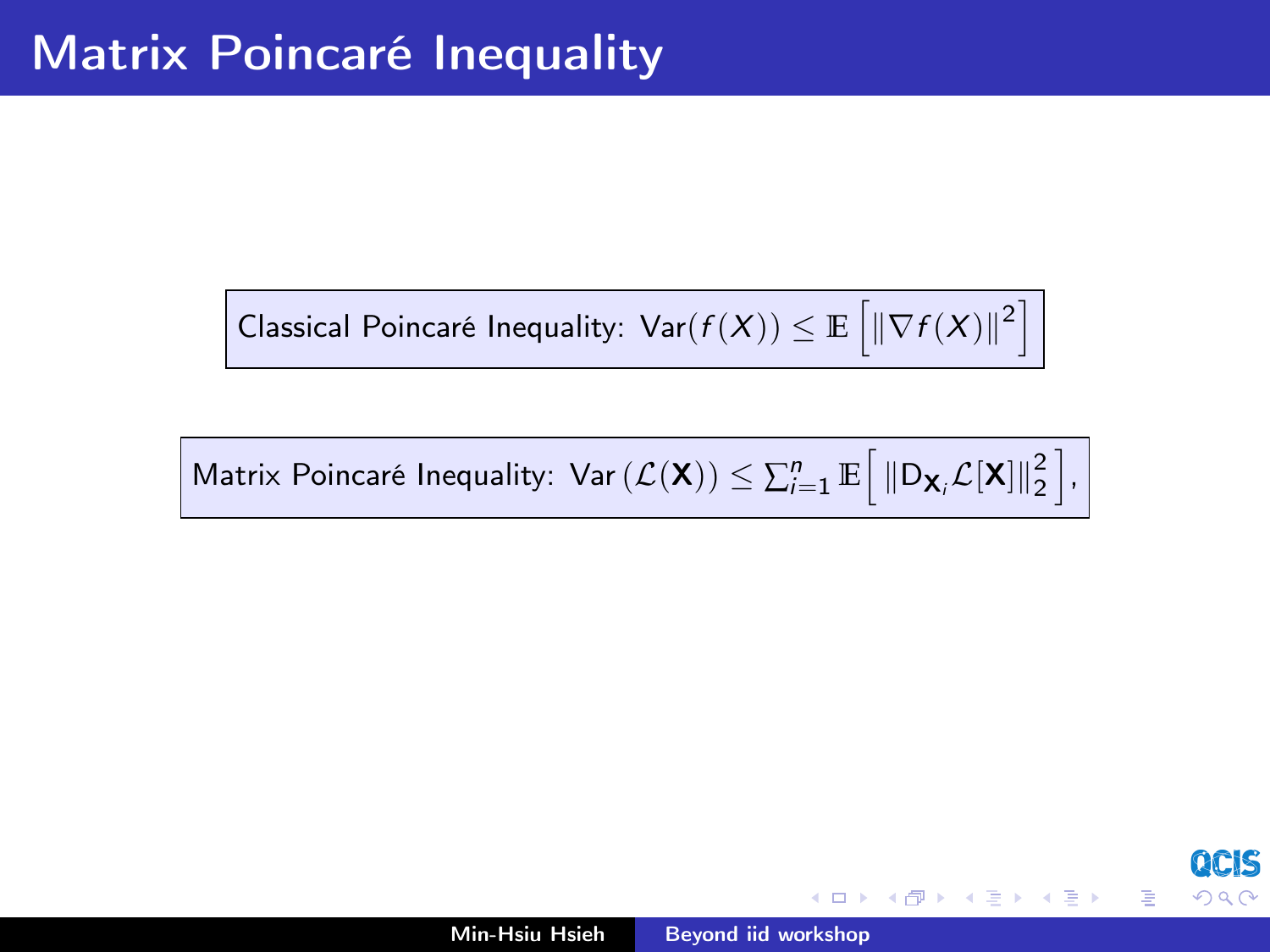## Matrix Poincaré Inequality



Proof:

 $\textsf{Matrix}\ \textsf{E}$ fron-Stein Inequality $^{[1]}\colon \textsf{Var}\,(\mathcal{L}(\mathbf{X}))\leq \sum_{i=1}^n \textsf{tr}\mathbb{E}\left(\mathcal{L}\left(\mathbf{X}\right)-\mathcal{L}\left(\widetilde{\mathbf{X}}^{(i)}\right)\right)_+^2$ + ,



QCIS [1] Paulin, Mackey, and Tropp, "Efron-Stein inequalities for random matrices," arXiv: 1408.3470, 2014.

イロン イ母ン イヨン イヨン

 $290$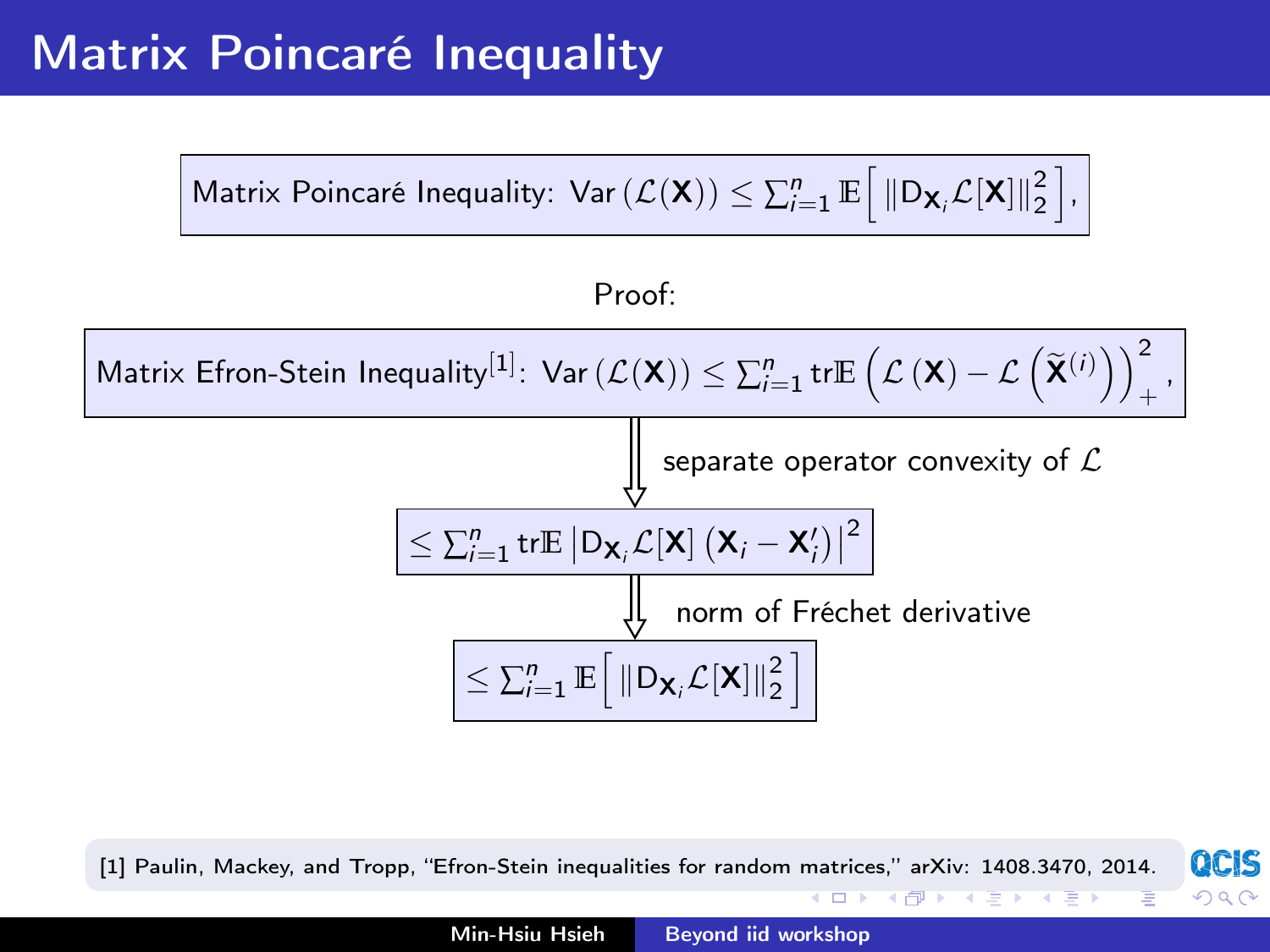## Matrix Gaussian Poincaré Inequality



∽ດເ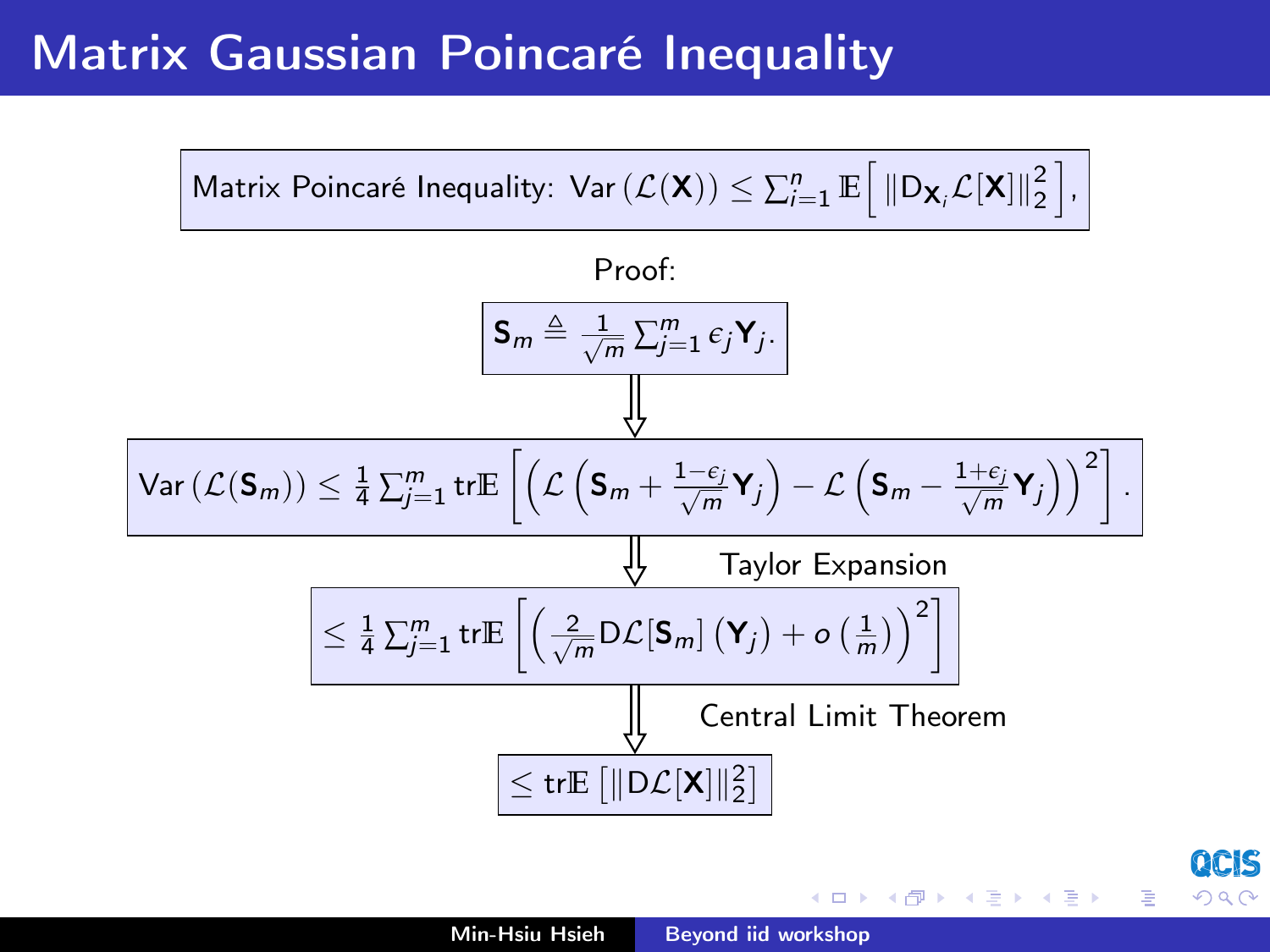## Theorem (Matrix Φ-Sobolev Inequalities for Symmetric Bernoulli Random Variables)

Let X be uniformly distributed over  $X \equiv \{0,1\}^n$  (an n-dimensional binary hypercube) and  $f: \mathcal{X} \to \mathbb{M}^+_d$  be an arbitrary matrix-valued function. Then for all  $p \in (1, 2)$ , and  $\Phi(u) = u^{2/p}$ ,

$$
H_\Phi(\boldsymbol{f^p}) \leq (2-\rho)\mathcal{E}(\boldsymbol{f}) \cdot d^{1-2/\rho} + \mathrm{tr}\mathbb{E}[\boldsymbol{f}^2] \cdot (1-d^{1-2/\rho}).
$$

where

$$
\mathcal{E}(\mathbf{f}) = \frac{1}{2} \text{tr} \mathbb{E} \left[ \sum_{i=1}^{n} \left( \mathbf{f}(X) - \mathbf{f} \left( \widetilde{X}^{(i)} \right) \right)^{2} \right].
$$

→ 伊 ▶ → 君 ▶ → 君 ▶

∽≏ດ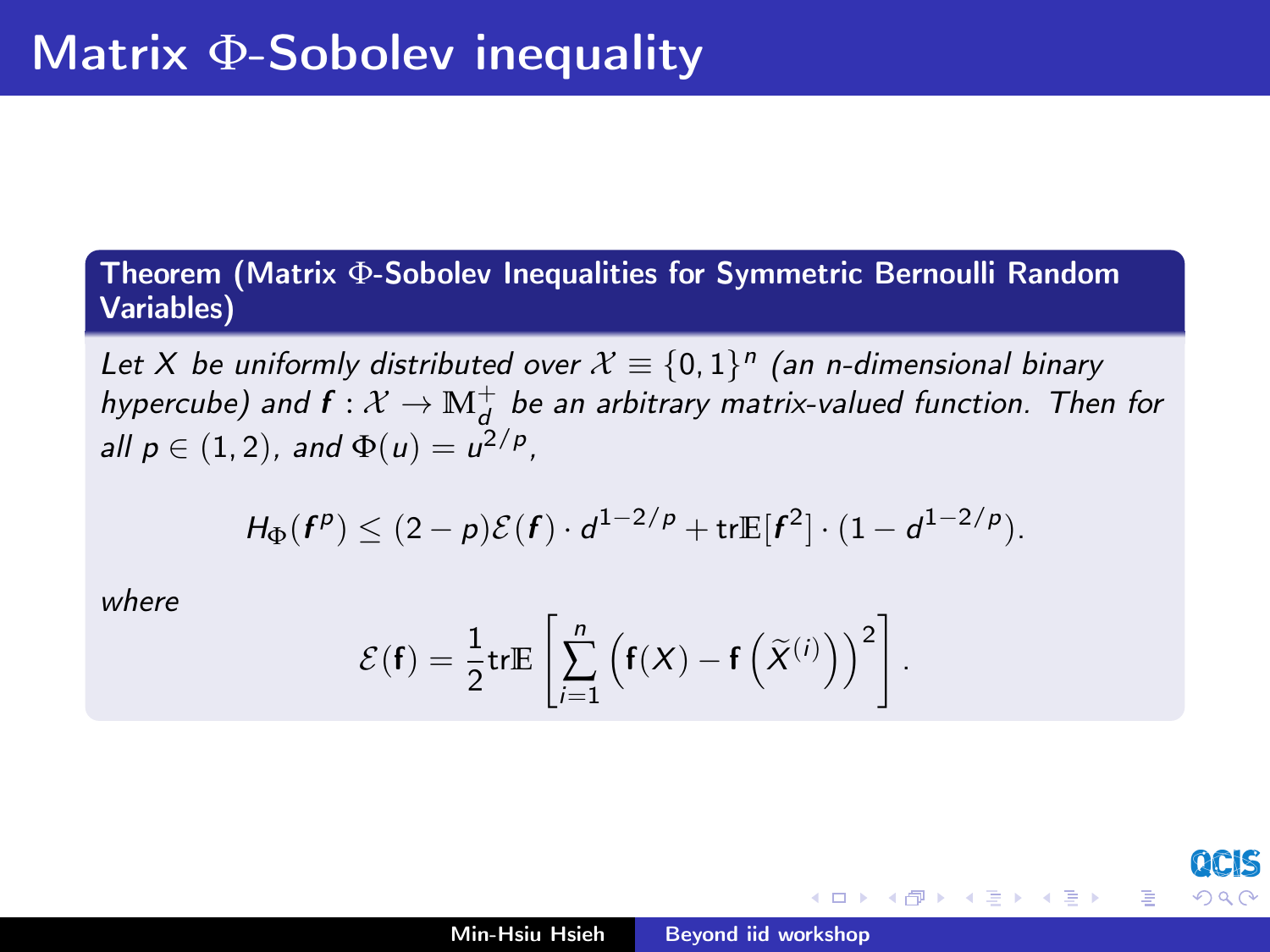## Logarithmic Sobolev Inequality

Theorem (Matrix Φ-Sobolev Inequalities)

 $H_{\Phi}(\boldsymbol{f}^p) \leq (2-p)\mathcal{E}(\boldsymbol{f}) \cdot d^{1-2/p} + \text{tr}\mathbb{E}[\boldsymbol{f}^2] \cdot (1-d^{1-2/p})$ .  $[\Phi(u) = u^{2/p}, p \in (1,2)$ .]

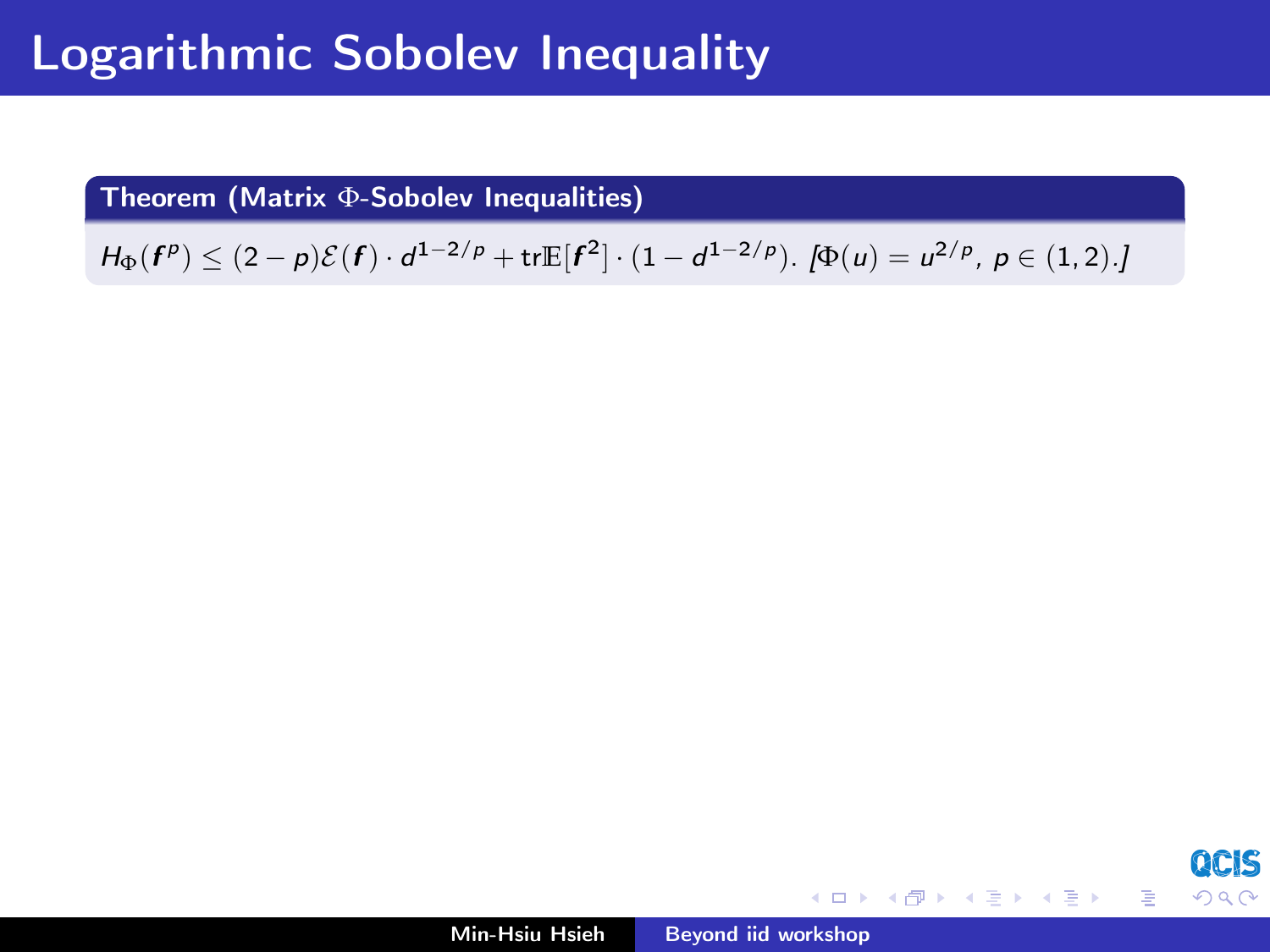## Logarithmic Sobolev Inequality

Theorem (Matrix Φ-Sobolev Inequalities)

 $H_{\Phi}(\boldsymbol{f}^p) \leq (2-p)\mathcal{E}(\boldsymbol{f}) \cdot d^{1-2/p} + \text{tr}\mathbb{E}[\boldsymbol{f}^2] \cdot (1-d^{1-2/p})$ .  $[\Phi(u) = u^{2/p}, p \in (1,2)$ .]

Corollary (Matrix Logarithmic Sobolev Inequalities)

When  $p = 2$ ,  $Ent(f^2) \leq 2\mathcal{E}(f) + log(d) \cdot trE[f^2]$ , where  $Ext=H_{x \log x}$ .

イロメ イ母メ イヨメ イヨメー

つへへ

目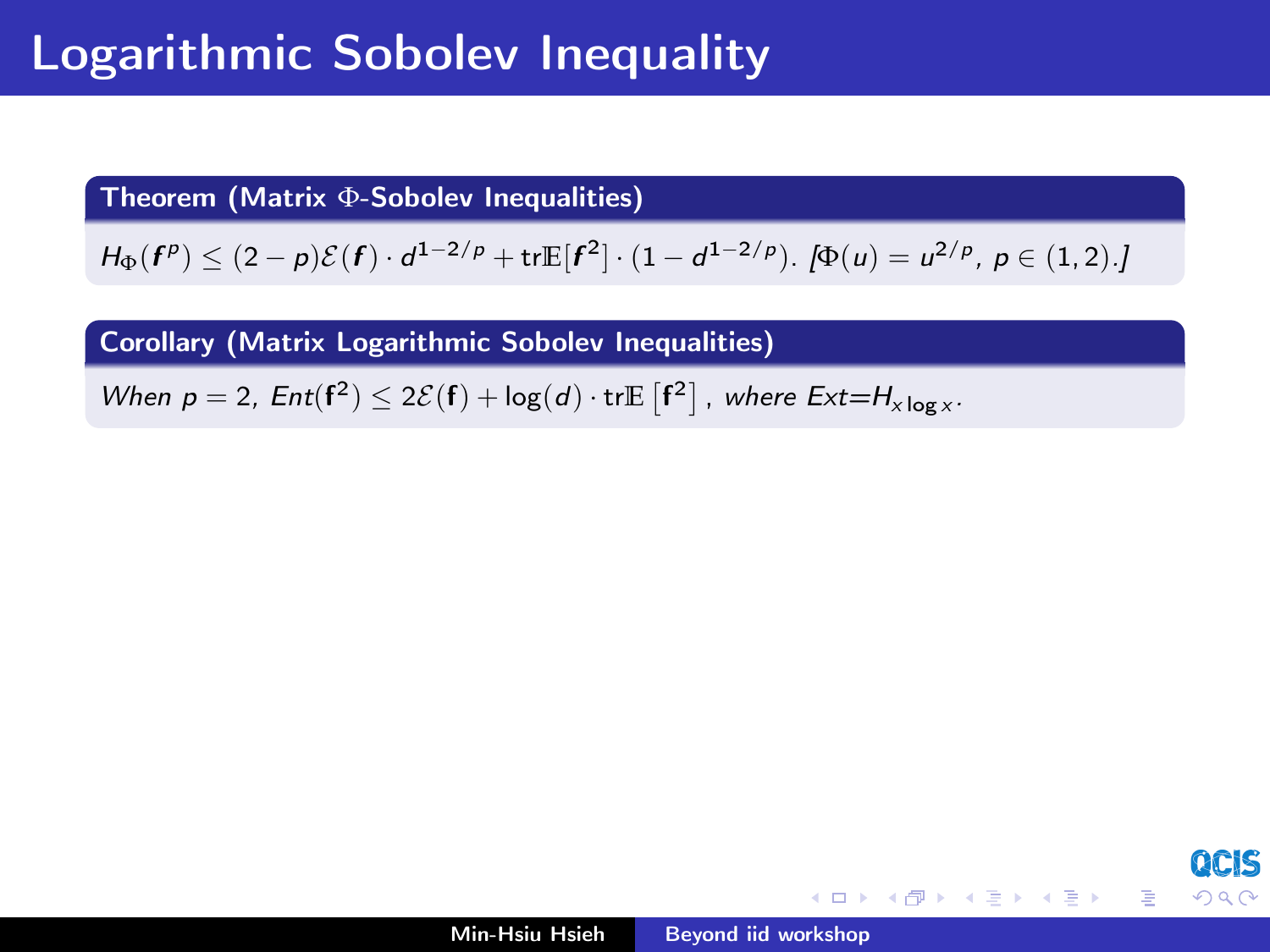## Logarithmic Sobolev Inequality

Theorem (Matrix Φ-Sobolev Inequalities)

 $H_{\Phi}(\boldsymbol{f}^p) \leq (2-p)\mathcal{E}(\boldsymbol{f}) \cdot d^{1-2/p} + \text{tr}\mathbb{E}[\boldsymbol{f}^2] \cdot (1-d^{1-2/p})$ .  $[\Phi(u) = u^{2/p}, p \in (1,2)$ .]

Corollary (Matrix Logarithmic Sobolev Inequalities)

When 
$$
p = 2
$$
, Ent $(f^2) \le 2\mathcal{E}(f) + \log(d) \cdot \text{tr}E[f^2]$ , where Ext= $H_{x \log x}$ .

### Remark

In general, logarithmic Sobolev inequalities with constants  $C > 0$ ,  $D > 0$  are of the following form:

$$
Ent(f^2) \le 2C\mathcal{E}(f) + D \mathbb{E}[f^2].
$$

When  $D = 0$ , the logarithmic Sobolev inequality is called *tight*; otherwise, it is called defective. It is well known that the best constants of the classical logarithmic Sobolev inequalities for symmetric Bernoulli random variables and standard Gaussian random variables are  $(C, D) = (1, 0)$ . However, numerical simulation shows that examples  $(d > 1)$  exist for matrix-valued functions so that:  $Ent(f^2) > 2{\mathcal{E}}(f)$ . Our result establishes the logarithmic Sobolev inequality with constant  $(C, D) = (1, \log d)$ .

イロメ イ団メ イミメ イミメー

へのへ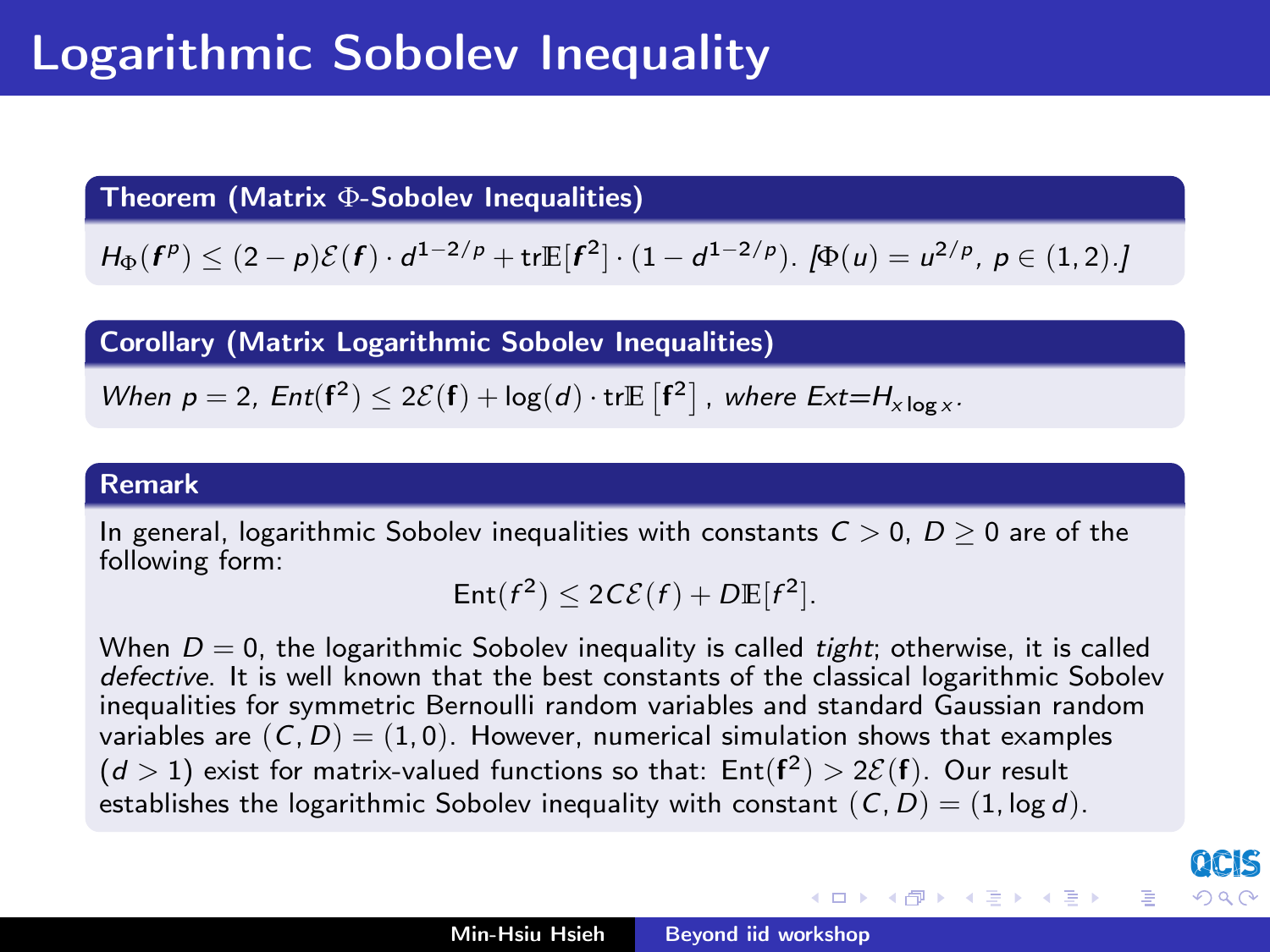## Proof of Matrix Sobolev Inequality

$$
H_{\Phi}(\mathbf{f}^p) \leq (2-p)\mathcal{E}(\mathbf{f}) \cdot d^{1-2/p} + \mathrm{tr} \mathbb{E}[\mathbf{f}^2] \cdot (1 - d^{1-2/p}).
$$

$$
\frac{H_{\Phi}(\mathbf{f}^{p}) \leq \text{tr}\mathbb{E}[\mathbf{f}^{2}] - (\mathbb{E}||\mathbf{f}||_{\ast\rho}^{2/p})}{\text{Parseval's identity}} \\ \frac{\left|\left|\left|\left|\left|\left|\left|\left|\mathbf{f}(S)\right|\right|\right|\right|\right|}{\text{Matrix Bonami-Beckner Inequality}^{[1]}}\right|\right|}{\left|\left|\left|\left|\mathbf{f}(S)\right|\right|\right|\right|} \\ \frac{\left|\left|\left|\left|\left|\sum_{S\subseteq[n]} \left((2-p)|S|d^{1-2/p} + (1-d^{1-2/p})\right)\widehat{\mathbf{f}}(S)^{2}\right|\right|\right|}{\left|\left|\left|\left|\left|\left|\sum_{S\subseteq[n]} \left((2-p)|S|d^{1-2/p} + (1-d^{1-2/p})\right)\widehat{\mathbf{f}}(S)^{2}\right|\right|\right|}{\text{Parseval's identity}} \\ \frac{\left|\left|\left|S\right|\widehat{\mathbf{f}}(S)^{2}\right| = \mathcal{E}(\mathbf{f})}{\left|\left|\left|\left|\left|\mathbf{f}(S)\right|\right|\right|\right|} \\ \frac{\left|\left|\left|\left|\left|\mathbf{f}(S)\right|\right|\right|}{\text{Parseval's identity}} \\ \frac{\left|\left|\left|\left|\left|\left|\mathbf{f}(S)\right|\right|\right|\right|}{\text{Parseval's identity}} \\ \frac{\left|\left|\left|\left|\left|\left|\mathbf{f}(S)\right|\right|\right|\right|}{\text{Proval's identity}}\right|}{\text{Proval's identity}}
$$

[1] Ben-Aroya, Regev, and de Wolf (2008), FOCS.

**QCIS** 

 $2Q$ 

重

キロメ オ御き オミメ オミメ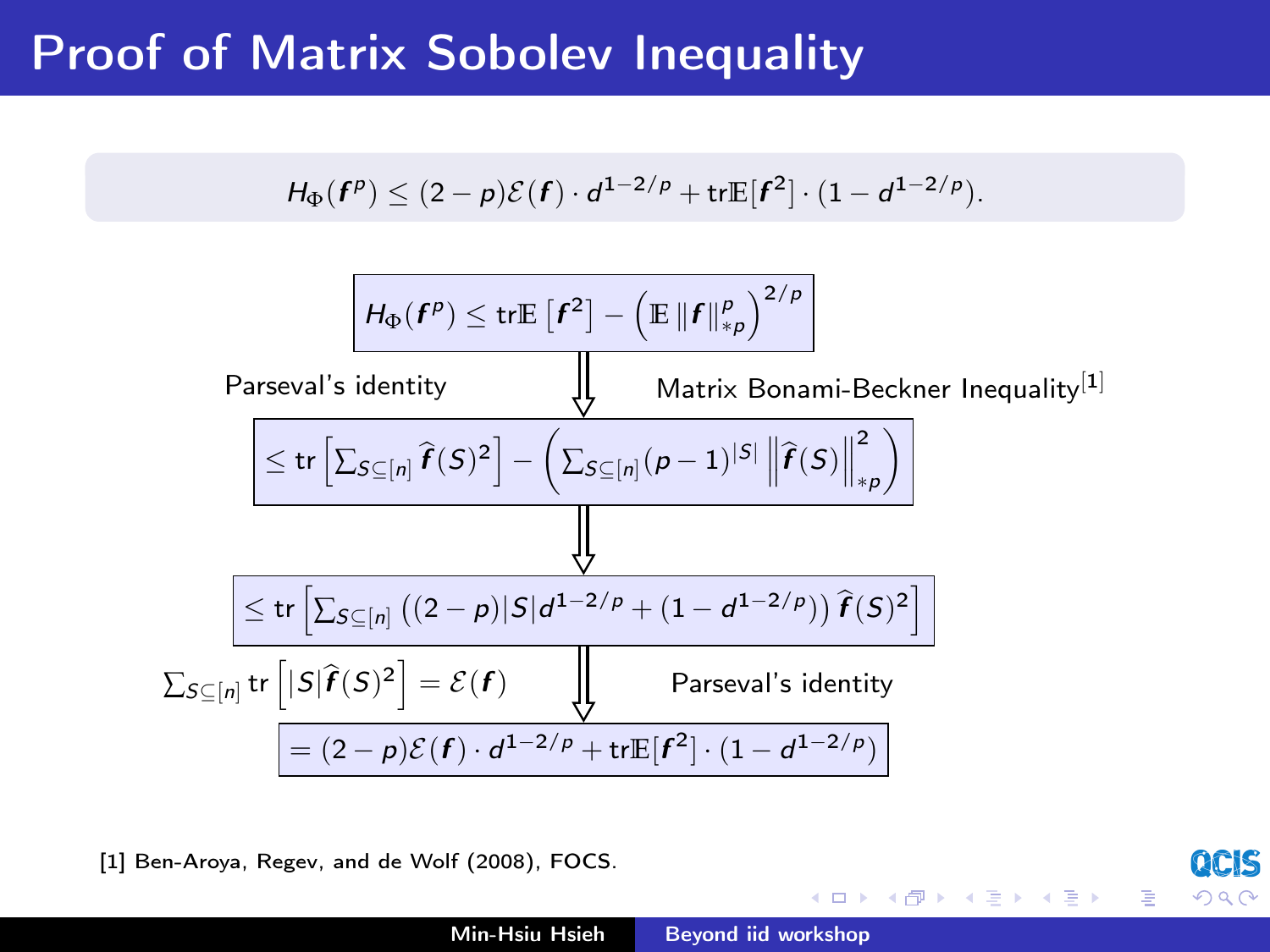## Proof of Matrix Logarithmic Sobolev Inequalities

$$
\mathsf{Ent}(\mathbf{f}^2) \leq 2\mathcal{E}(\mathbf{f}) + \log d \cdot \mathsf{tr} \mathbb{E}\left[\mathbf{f}^2\right]
$$



$$
\left|\text{lim}_{\rho\rightarrow 2^-}\frac{\mathbb{E}\big[z^2\big]-\Big(\mathbb{E}\big[z^\rho\big]\Big)^{2/\rho}}{2-\rho}=\tfrac{1}{2}\mathbb{E}\Big[Z^2\log Z^2\Big]-\tfrac{1}{2}\mathbb{E}\big[Z^2\big]\cdot\log\mathbb{E}\big[Z^2\big].
$$

→ 伊 ▶ → 君 ▶ → 君 ▶

つくい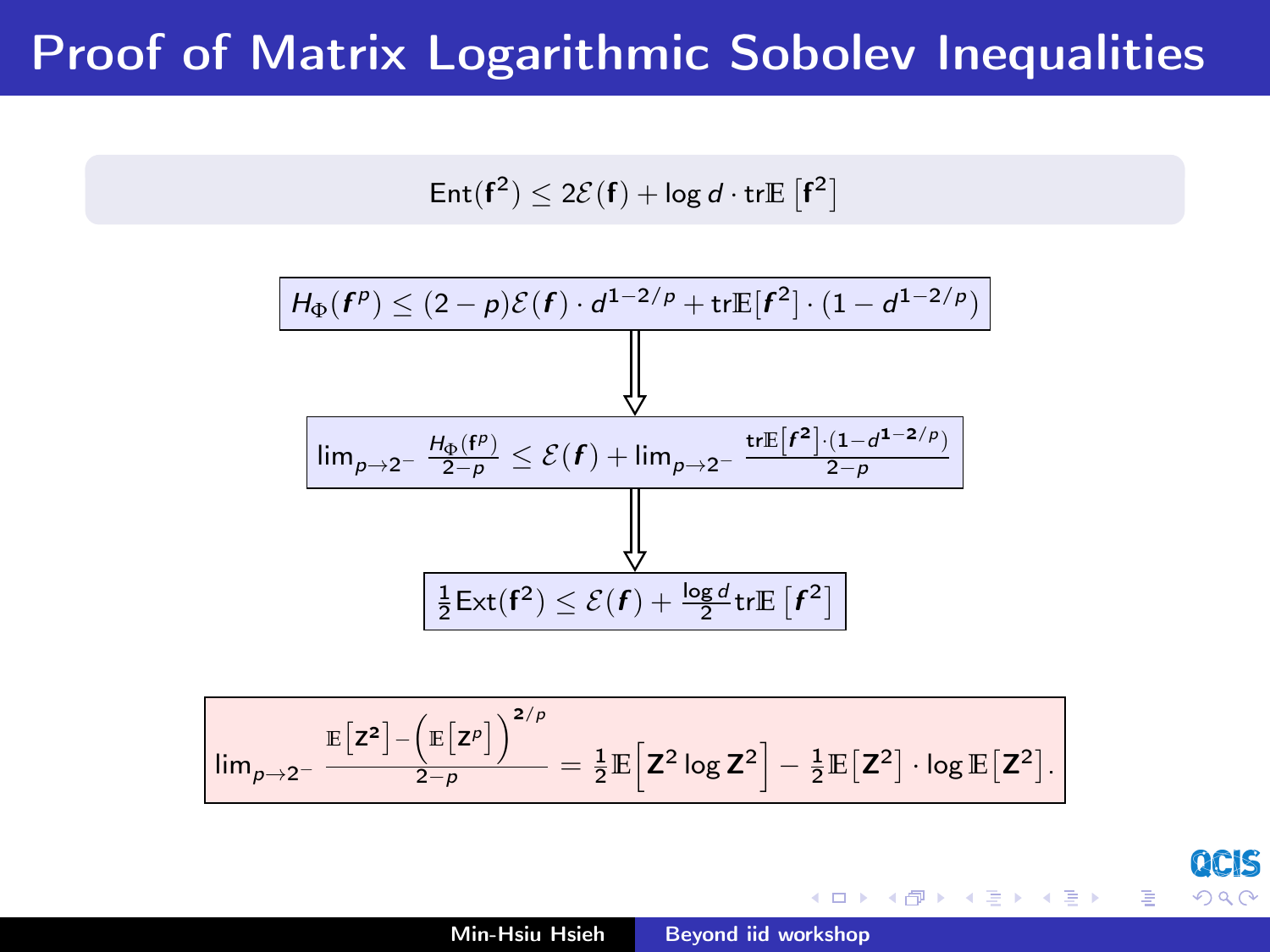If we consider a random matrix  $\rho_X$  to be an ensemble of classical-quantum (c-q) states  $(\mu, \nu) \triangleq {(\mu(x), \rho_x)}_{x \in \mathcal{X}}$  whose average  $\mathbb{E} \rho_X \equiv \overline{\rho}$ , then its  $\Phi$ -entropy is related to the *Holevo quantity* of  $\{(\mu(x), \rho_x)\}_{x \in \mathcal{X}}$ :

$$
d \cdot H_{\Phi}(\rho_X) \equiv \sum_{x \in \mathcal{X}} \mu(x) \text{tr} [\rho_x \log \rho_x] - \text{tr} [\bar{\rho} \log \bar{\rho}]
$$
  
= 
$$
\sum_{x \in \mathcal{X}} \mu(x) \cdot S(\rho_x || \bar{\rho})
$$
  
=: 
$$
\chi(\mu, \nu),
$$

where  $S(\rho||\sigma) \triangleq \text{tr}\rho(\log \rho - \log \sigma)$  is the quantum relative entropy.

 $4.171 +$ 

→ 御 ▶ → 唐 ▶ → 唐 ▶

つへへ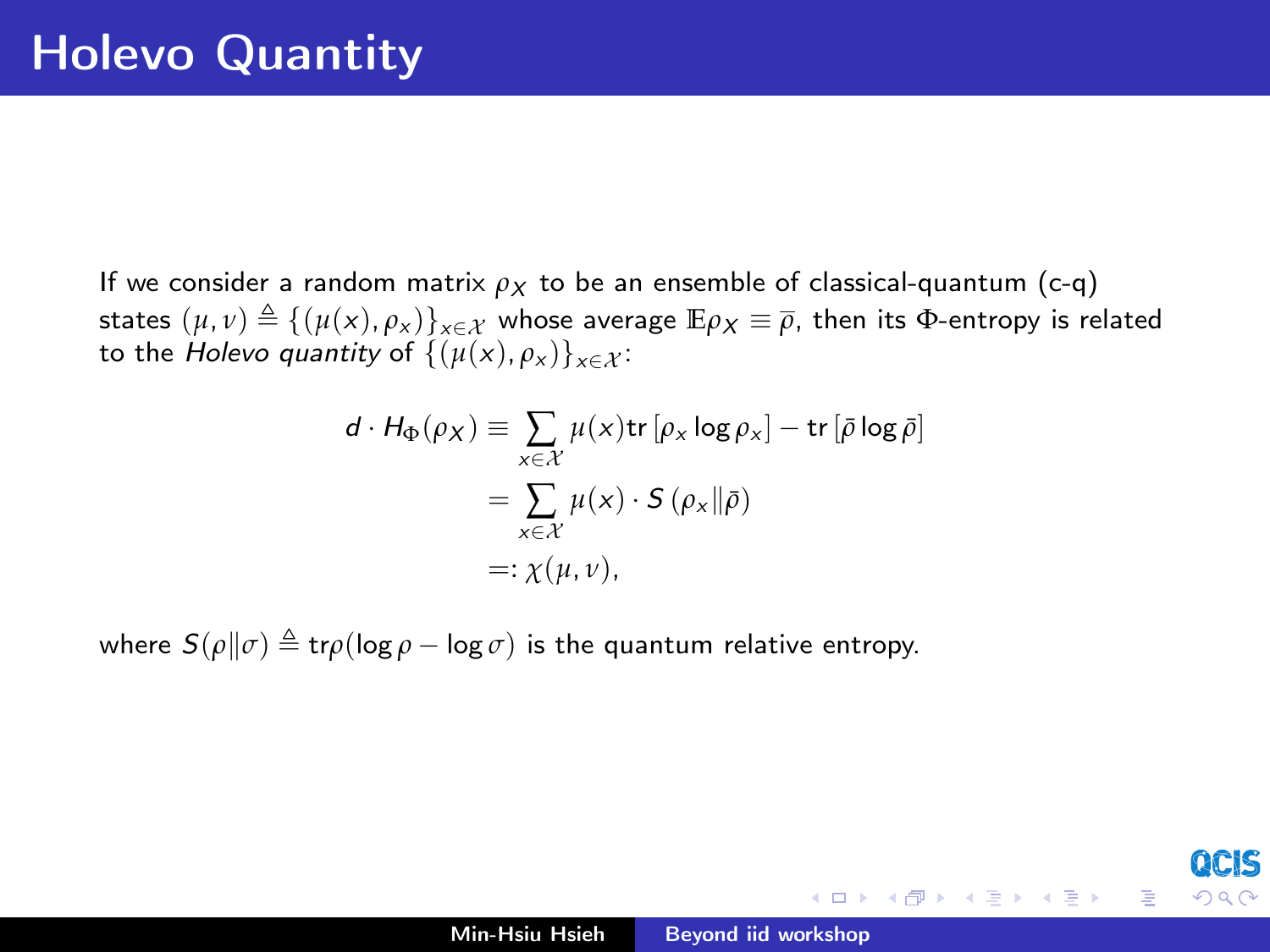## Classical evolution of a quantum ensemble



Let 
$$
\eta_{\Phi}(\mu, K) \triangleq \sup_{\{\rho_{x}\}} \frac{\chi(\{\mu'_{y}, \rho'_{y}\})}{\chi(\{\mu_{x}, \rho_{x}\})}
$$
.

### Theorem

Let  $(X, Y)$  be a random pair with probability law  $\mu \otimes K$ . Then  $\eta_{\Phi}(\mu, K) \leq c$  if and only if the inequality  $\chi(\{\mu_x, \rho_x\}) \leq \frac{1}{1-c} \mathbb{E}_Y \left[ \chi(\{\mathcal{K}^*(x|y), \rho_x\} | Y = y) \right]$ 

QCIS

 $290$ 

イロメ イ部メ イヨメ イヨメ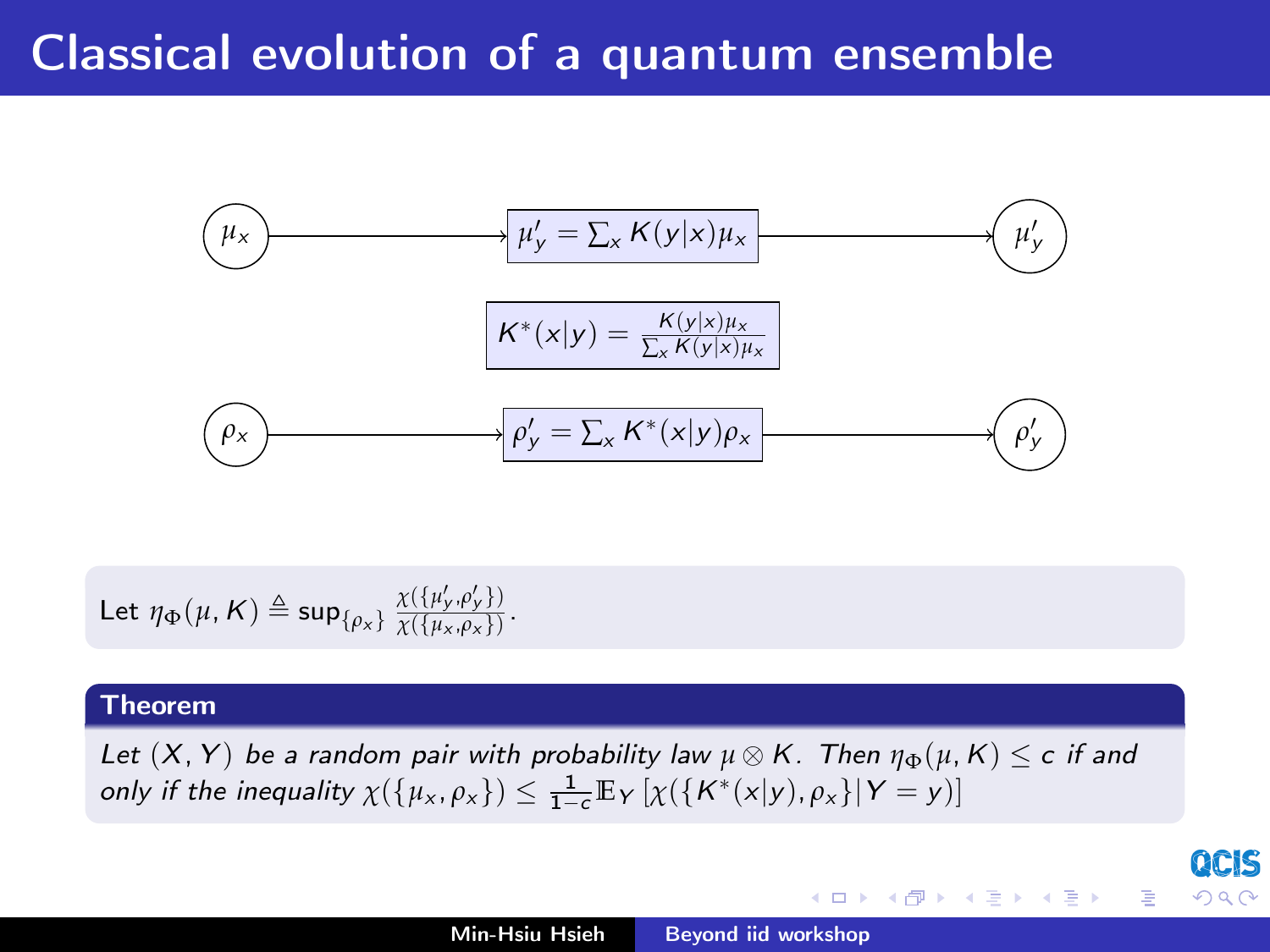- **1** Is the logarithmic Sobolev inequality with constant  $(C, D) = (1, \log d)$ optimal?
- 2 Could we find more applications in quantum information theory?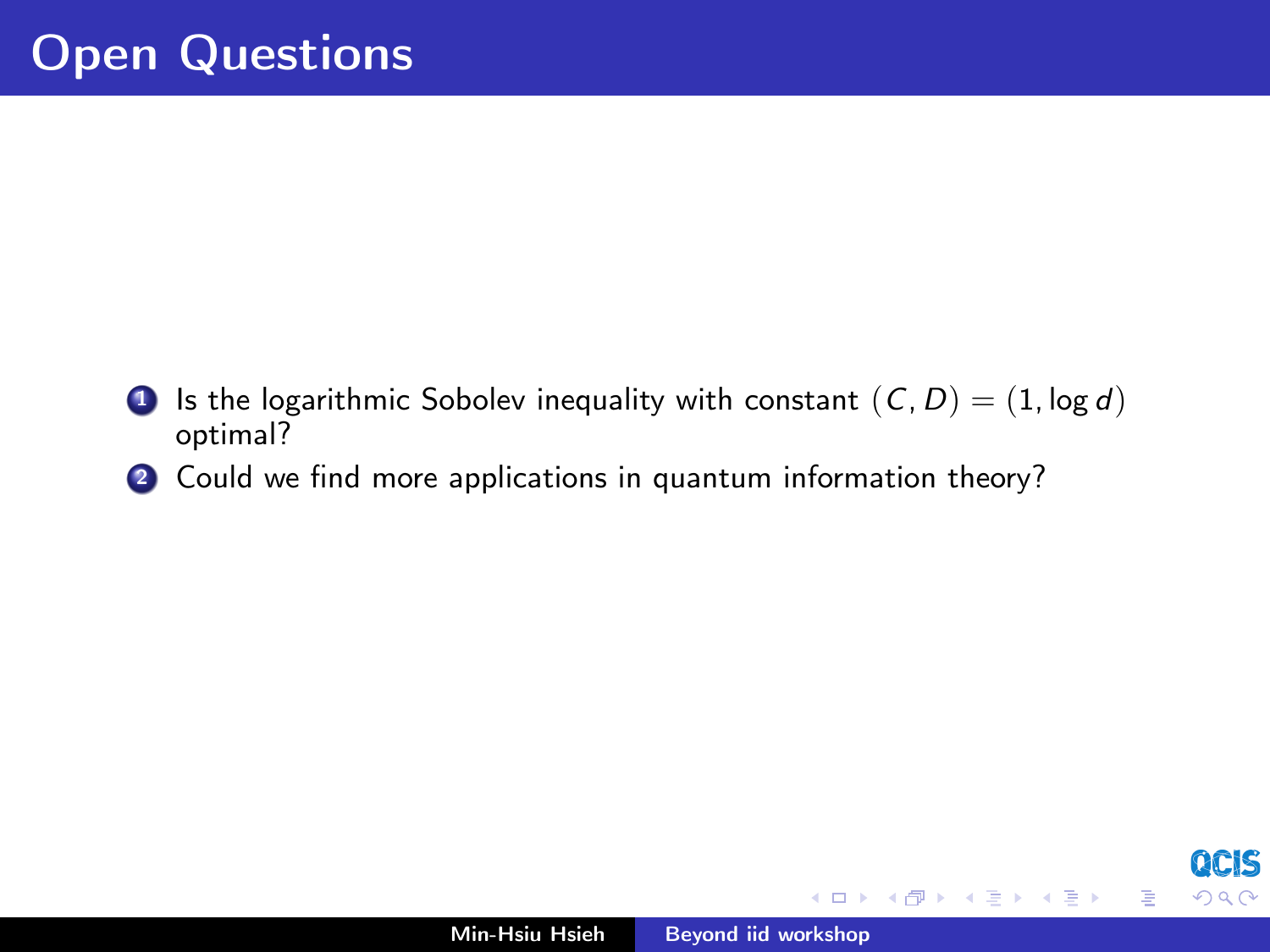Thank you for your attention!

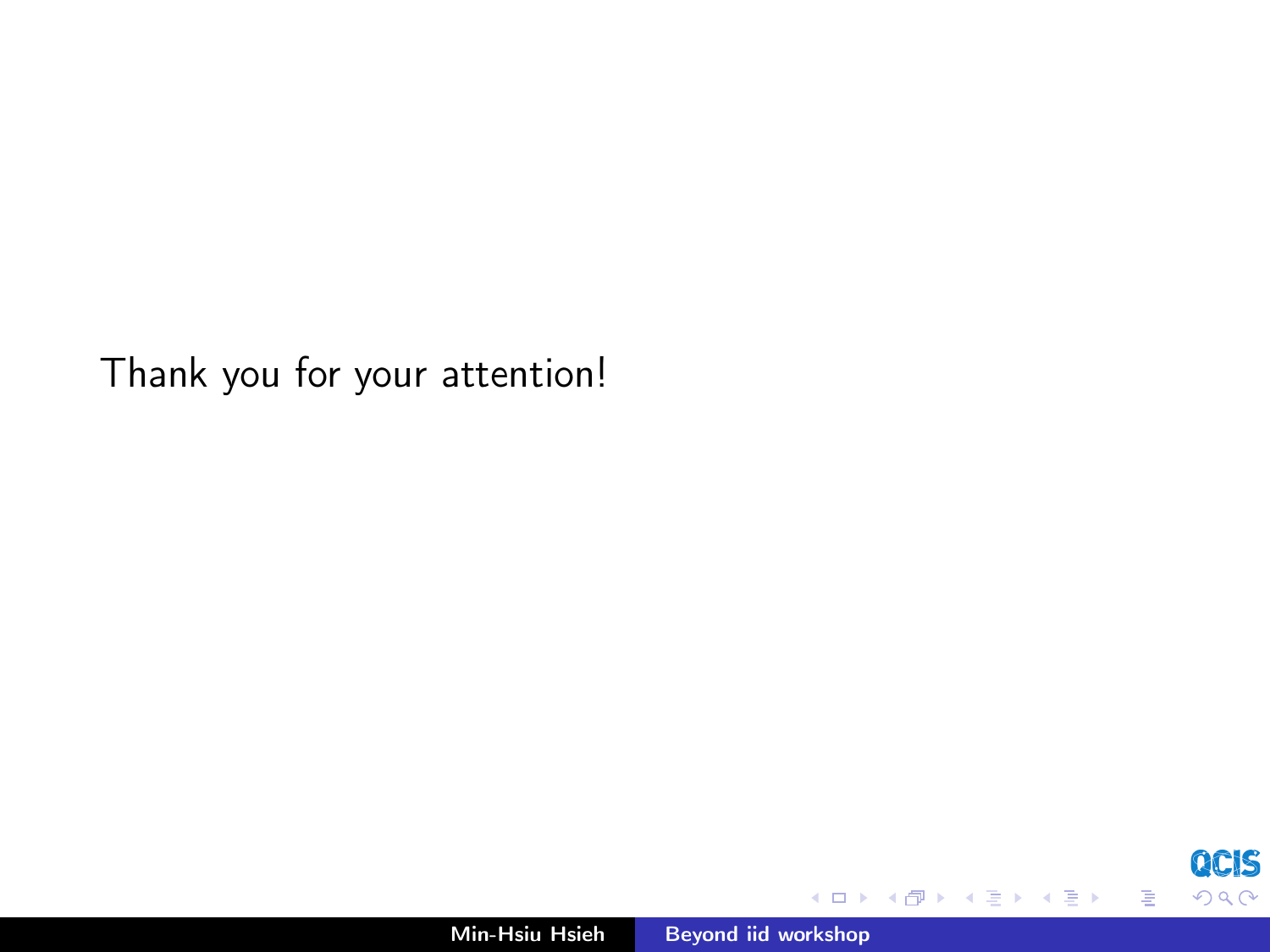# Exponential Decay of Matrix Φ-Entropies on Markov Semigroups

- The Markov semigroup  $P_t : M^{sa} \to M^{sa}, t \geq 0$ :  $P_t f(x) \triangleq \int f(y) P_t(x, dy).$  $P_t \circ P_s = P_{s+t}, \quad P_t I = I, \quad f \succeq 0 \Rightarrow P_t f \succeq 0.$
- Infinitesimal generator:  $\mathsf{L}(\mathbf{f}) \triangleq \lim_{t \to 0^+} \frac{1}{t} (\mathsf{P}_t \mathbf{f} \mathbf{f})$
- The *carré du champ* operator:  $\Gamma(f, f) \triangleq \frac{1}{2} (L(f^2) fL(f) L(f)f)$ ,  $\Gamma(\mathbf{f}, \mathbf{g}) = \Gamma(\mathbf{g}, \mathbf{f}) \triangleq \frac{1}{2} (\Gamma(\mathbf{f} + \mathbf{g}, \mathbf{f} + \mathbf{g}) - \Gamma(\mathbf{f}, \mathbf{f}) - \Gamma(\mathbf{g}, \mathbf{g}))$
- **•** Dirichlet form:  $\mathcal{E}(\mathbf{f}, \mathbf{g}) \triangleq \int \Gamma(\mathbf{f}, \mathbf{g}) d\mu = -\frac{1}{4} \int \mathbf{f} \mathsf{L}(\mathbf{g}) + \mathbf{g} \mathsf{L}(\mathbf{f}) + \mathsf{L}(\mathbf{f}) \mathbf{g} + \mathsf{L}(\mathbf{g}) \mathbf{f} d\mu.$

Theorem (Exponential Decay of Variances for Bernoulli Random Variables)

Given a Markov Triple  $(\{0,1\}^n, \Gamma, \mu_{n,p})$  of a Markovian jump process, one has

$$
\mathsf{Var}\big(\mathsf{P}_t\mathbf{f}\big)\leq \mathrm{e}^{-2t}\cdot\mathsf{Var}\left(\mathbf{f}\right),
$$

for any matrix-valued function  $f: \{0,1\}^n \to \mathbb{M}_d^{sa}$ .

イロメ イ母メ イヨメ イヨメー

つへへ